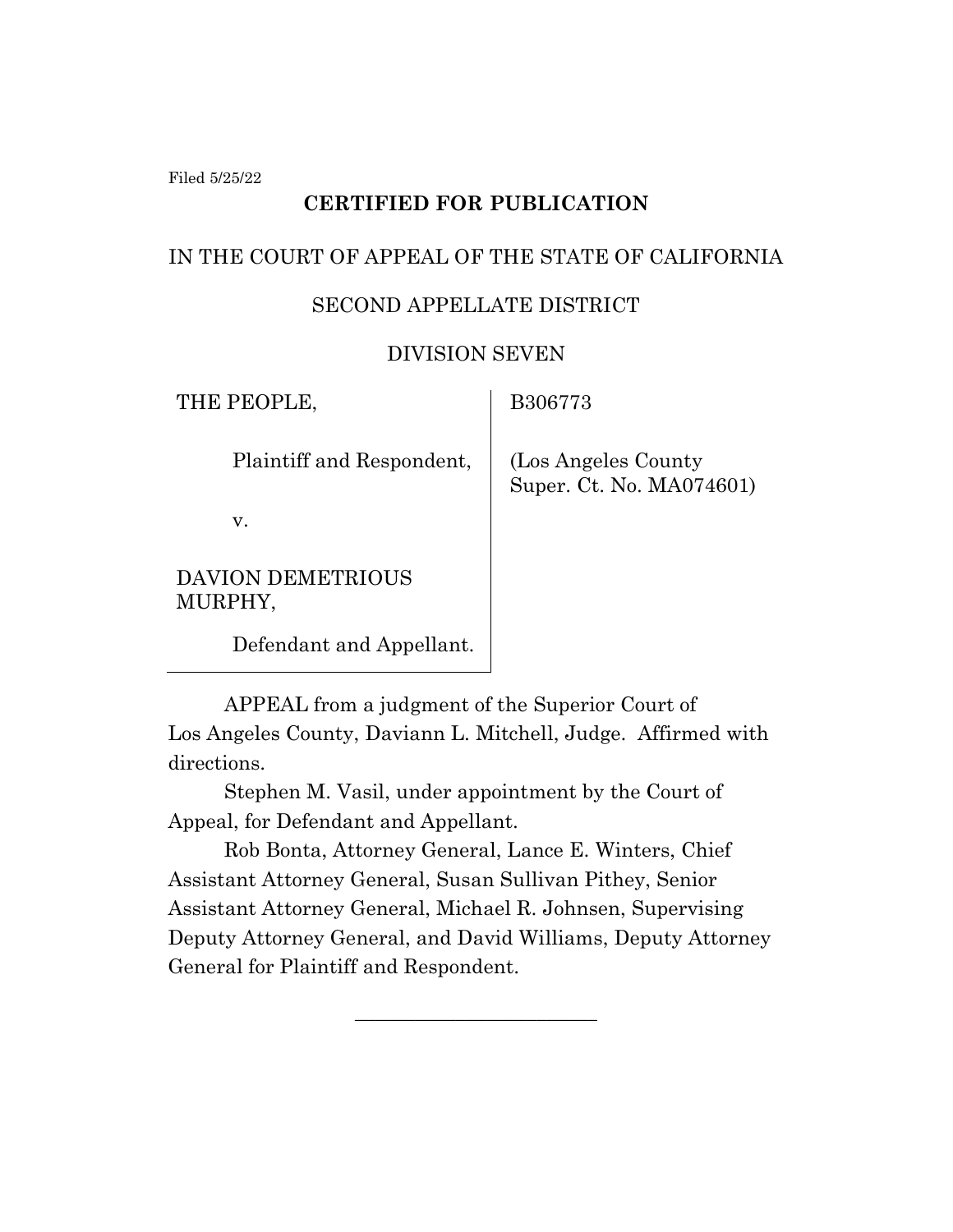Davion Demetrious Murphy appeals from the judgment entered on his three convictions for second degree murder. (Pen. Code,  $\S 187$ , subd. (a).).<sup>1</sup> Murphy argues the evidence supporting his convictions is insufficient because the prosecution failed to prove he acted with implied malice when, while under the influence of marijuana, he drove his car at nearly 90 miles per hour through a red light and collided with another vehicle, killing its occupants.

We conclude sufficient evidence supported the jury's verdict. Although there is not yet a commonly administered and standardized medical test equivalent to the blood alcohol concentration test that accurately determines a person's level of impairment from lipophilic, psychoactive drugs such as marijuana, there was substantial evidence that at the time of the accident Murphy was impaired from using marijuana. There was also substantial evidence that Murphy acted with implied malice both when he smoked marijuana with the intent to drive, and when he drove in a manner that demonstrated a conscious disregard for human life.

Murphy also asserts the abstract of judgment contains an error. Only Murphy's complaint regarding the abstract of judgment has merit. Accordingly, we affirm and direct the trial court to correct the abstract of judgment.

<sup>&</sup>lt;sup>1</sup> All statutory references are to the Penal Code unless otherwise indicated.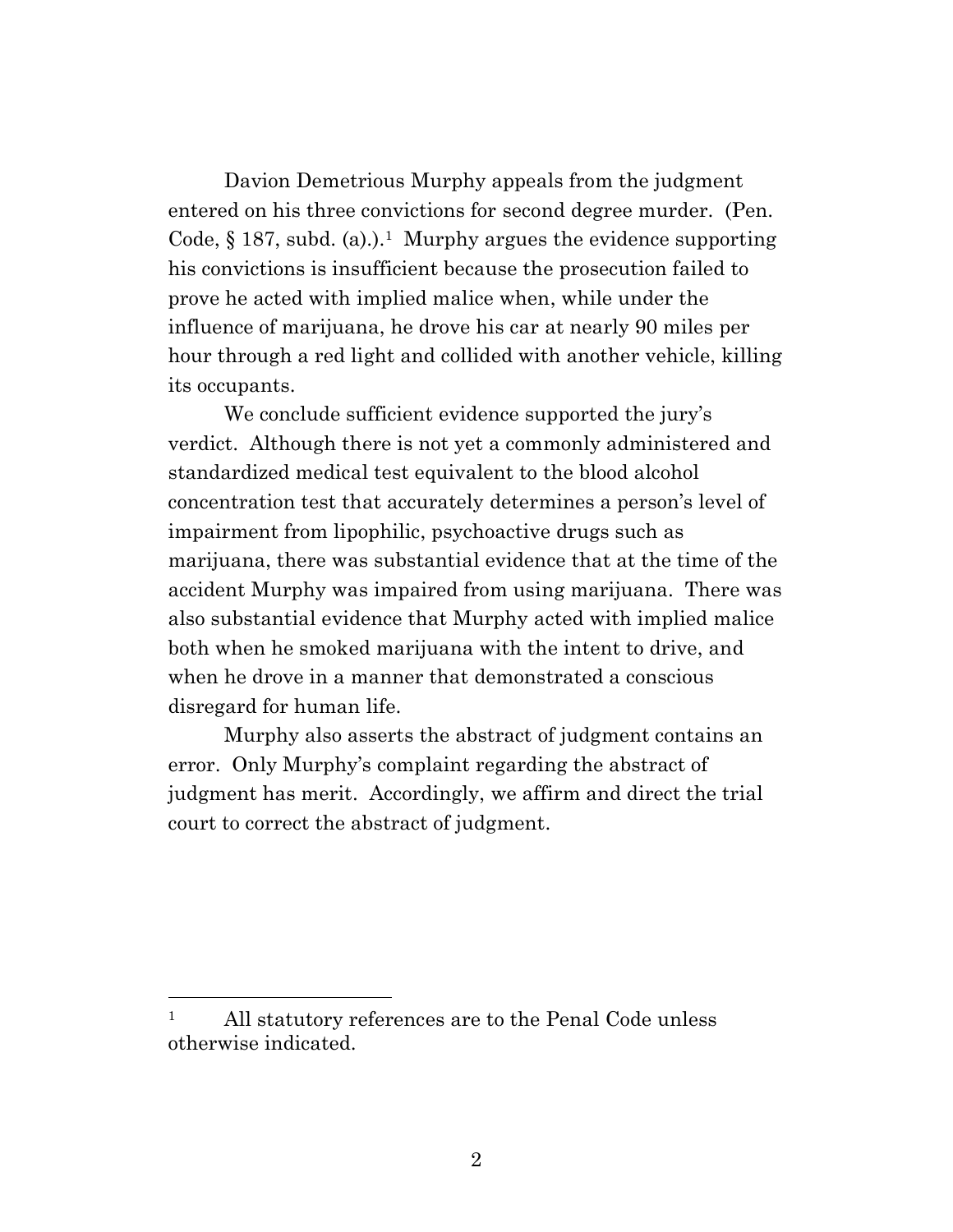# **FACTUAL AND PROCEDURAL BACKGROUND**

#### *A. The Fatal Collision and Murder Charges*

On the morning of January 11, 2018, Murphy (then 19 years old) was at his home in Lancaster with his cousin, Anthony Brown, and two friends, Derick James and Nicholas Clayton. The four smoked marijuana, ate breakfast and "rapped for a little bit." Murphy then drove Brown, James and Clayton to the Eastside Car Wash & Quick Lube to get the oil changed in Murphy's silver Lexus.

The surveillance video from the car wash recorded the four men arriving in Murphy's car at 10:39 a.m.<sup>2</sup> When Murphy rolled down the driver's window to speak with the oil change technician, a cloud of smoke poured out; the technician saw the smoke and smelled a "strong" odor of marijuana. Because the smoke and odor emanating from the car was so overwhelming, the technician backed away from the vehicle, rubbing his eyes.

After Murphy and his companions left the car with the technician, they walked to a courtyard adjacent to the car wash office and waited for the car during the oil change. According to Brown, while waiting they smoked more marijuana.<sup>3</sup> Eventually

<sup>&</sup>lt;sup>2</sup> The surveillance video, played for the jury during Murphy's trial, showed Murphy and his companions' activities while at the Eastside Car Wash.

<sup>&</sup>lt;sup>3</sup> The surveillance video also captured the group's activities in the courtyard. At 10:51 a.m., the video showed Murphy lifting and lowering his hands, one at a time, to his mouth. Detective Ryan Bodily, the lead case investigator, expressed his lay opinion that Murphy's gestures showed he was smoking something. Brown testified that Murphy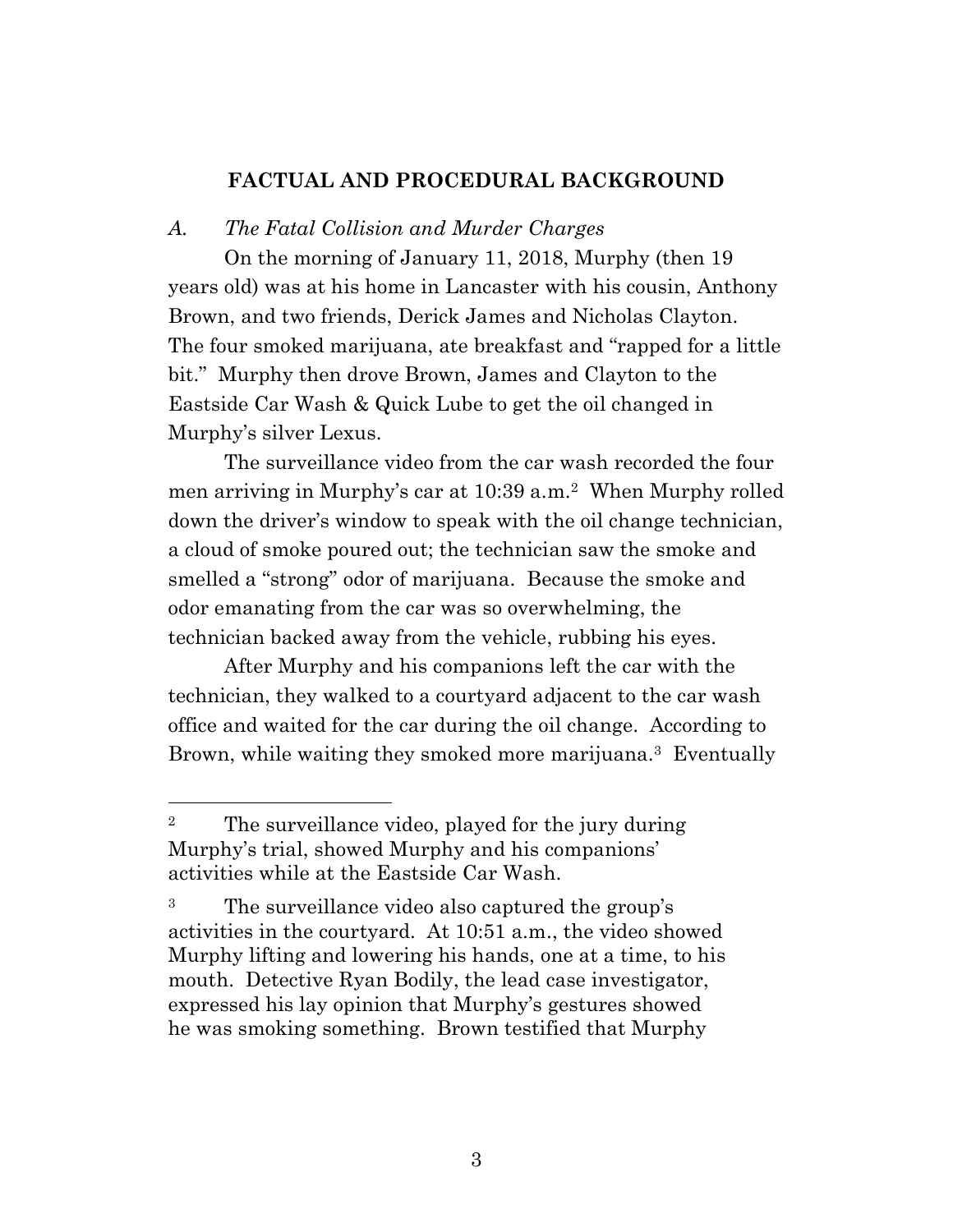the car wash manager asked them to stop smoking marijuana near the door of the car wash office. By then, Brown said he was "feeling woozy" from "the same weed that everyone was smoking." As they walked to get the car, Murphy embraced one Eastside  $Car Wash$  employee and then fist bumped another<sup>4</sup> before getting into his Lexus. The surveillance video showed Murphy driving out of the car wash at 11:27 a.m.

Shortly after leaving the car wash the group stopped at a gas station, then drove through a residential neighborhood of Lancaster, traveling east on Avenue J-8, as they headed back to Murphy's house. At approximately 12:00 p.m., when they were about a mile from Murphy's home, Murphy's car ran a red light at the intersection of Avenue J-8 and Challenger Way. Although the posted speed limit was 40 miles per hour, Murphy's car was traveling approximately 88 miles per hour through the intersection.

As Murphy approached the intersection, Tinei Delatorre was stopped at the same intersection in the middle lane of Challenger Way waiting for the signal light in her direction to turn from red to green. To her right, a blue Subaru was waiting at the signal light in the lane closest to the curb. After the signal on Challenger Way turned green, and before Delatorre began to drive into the intersection, Delatorre saw Murphy's silver Lexus "flying from" her left, driving east on Avenue J-8 at "freeway speed." Delatorre said Murphy did not honk his horn to provide a

sometimes smoked cigarettes, but that morning they were all smoking "weed" and "not cigarettes."

There was no evidence presented at trial that Murphy knew the employees he hugged or fist bumped at the car wash.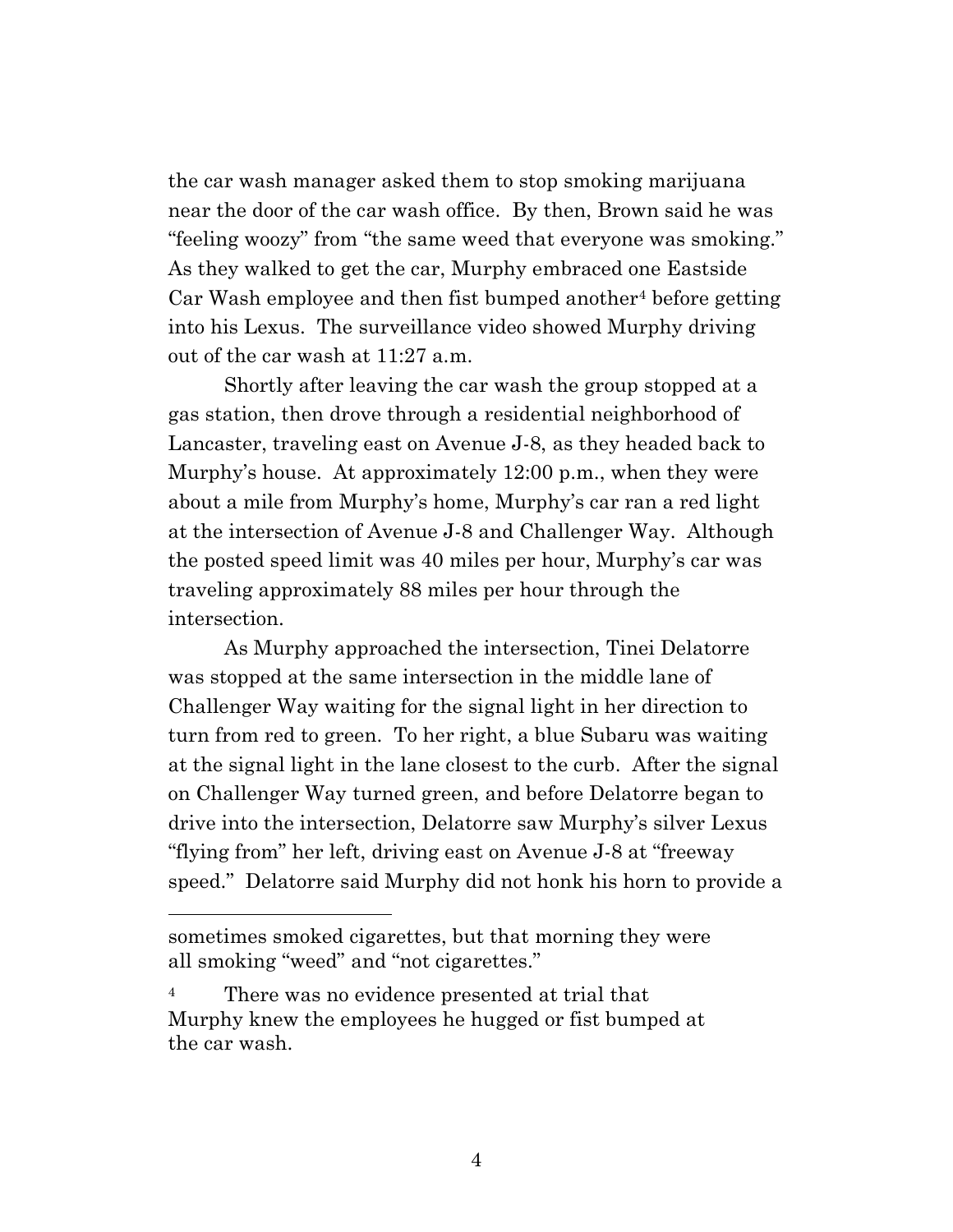warning of his approach. It appeared to Delatorre that Murphy had "no intention of stopping" at the red light. The blue Subaru in the lane to Delatorre's right had already driven into the middle of the intersection when Murphy's car ran the red light.

Murphy's Lexus broadsided the driver's side of the Subaru. Yovanny Salazar Calzada was driving the Subaru, his wife Rocio Lopez, was in the front passenger seat and his grandmother, Virginia Martinez, sat in the backseat. Calzada, Lopez and Martinez died from multiple blunt force traumatic injuries. Neither Murphy nor his passengers were seriously injured in the accident.<sup>5</sup>

Rochelle Roberts was in her car on Challenger Way near the intersection of Avenue J-8 at the time of the accident. She described the crash, stating it did not appear Murphy's car intended to stop at the red light. Roberts estimated Murphy's car sped through the intersection at over 80 miles per hour. Crystal Aunchman was also an eyewitness; she was in her car, waiting at the signal at the intersection of Challenger Way and Avenue J-8 when the accident occurred. She noticed the occupants inside the

<sup>&</sup>lt;sup>5</sup> Although none of the occupants of the Lexus wore seat belts at the time of the accident, James, Clayton and Brown suffered only minor injuries, and Murphy sustained a broken femur. When first responders arrived at the scene, they found James and Clayton sitting on the curb near the Lexus. Murphy was still in the car, partially hanging out of the passenger side window. Brown was found about 50 feet north of the Lexus in an open field; eyewitnesses reported that immediately after the accident, Brown exited the Lexus and ran into a nearby vacant lot where he collapsed on the ground.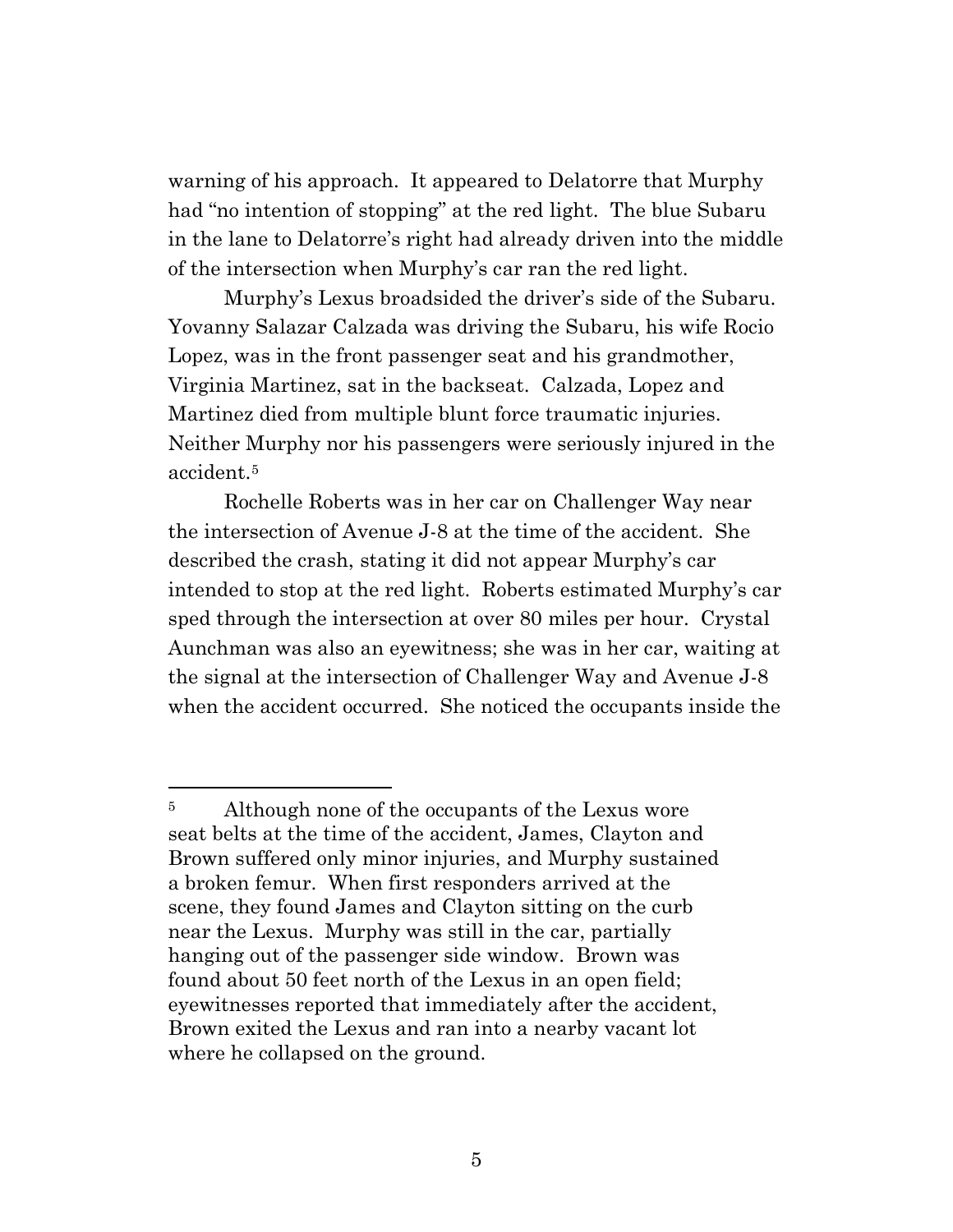Lexus were "laughing and having a good time" just before the crash.<sup>6</sup>

At noon on January 11, 2018, Jose Ruiz, who lived on the southeast corner of the intersection of Avenue J-8 and Challenger Way, was in his garage when he heard an explosion. He did not hear any car horns or brakes screeching before the collision.

After the accident, Murphy admitted to four different police officers and a paramedic that he had been driving the silver Lexus at the time of the crash. Murphy thought he had been driving south on Challenger Way (not Avenue J-8). As he approached the intersection with Avenue J-8, he saw the traffic light turn red and knew he could not stop in time but claimed he honked his horn while braking as he approached the intersection.

During the investigation officers found three marijuana "canisters" in the Lexus, two of which were empty. The investigators found no skid marks to suggest Murphy tried to brake before the collision.

On April 8, 2019, Murphy was charged with three counts of second degree murder.  $(\S 187, \text{subd. (a)})^7$ 

<sup>6</sup> Both Roberts and Aunchman testified they saw someone, later identified as Brown, run from the car toward an open field after the accident. At the time of the accident, Roberts and Aunchman believed that the person who ran from the car was the driver of the Lexus.

<sup>&</sup>lt;sup>7</sup> The information also charged Murphy with driving under the influence of a drug causing injury (Veh. Code, § 23153, subs. (f)), with allegations that he caused bodily injury or death to more than one victim (Veh. Code, § 23558) and inflicted great bodily injury on three people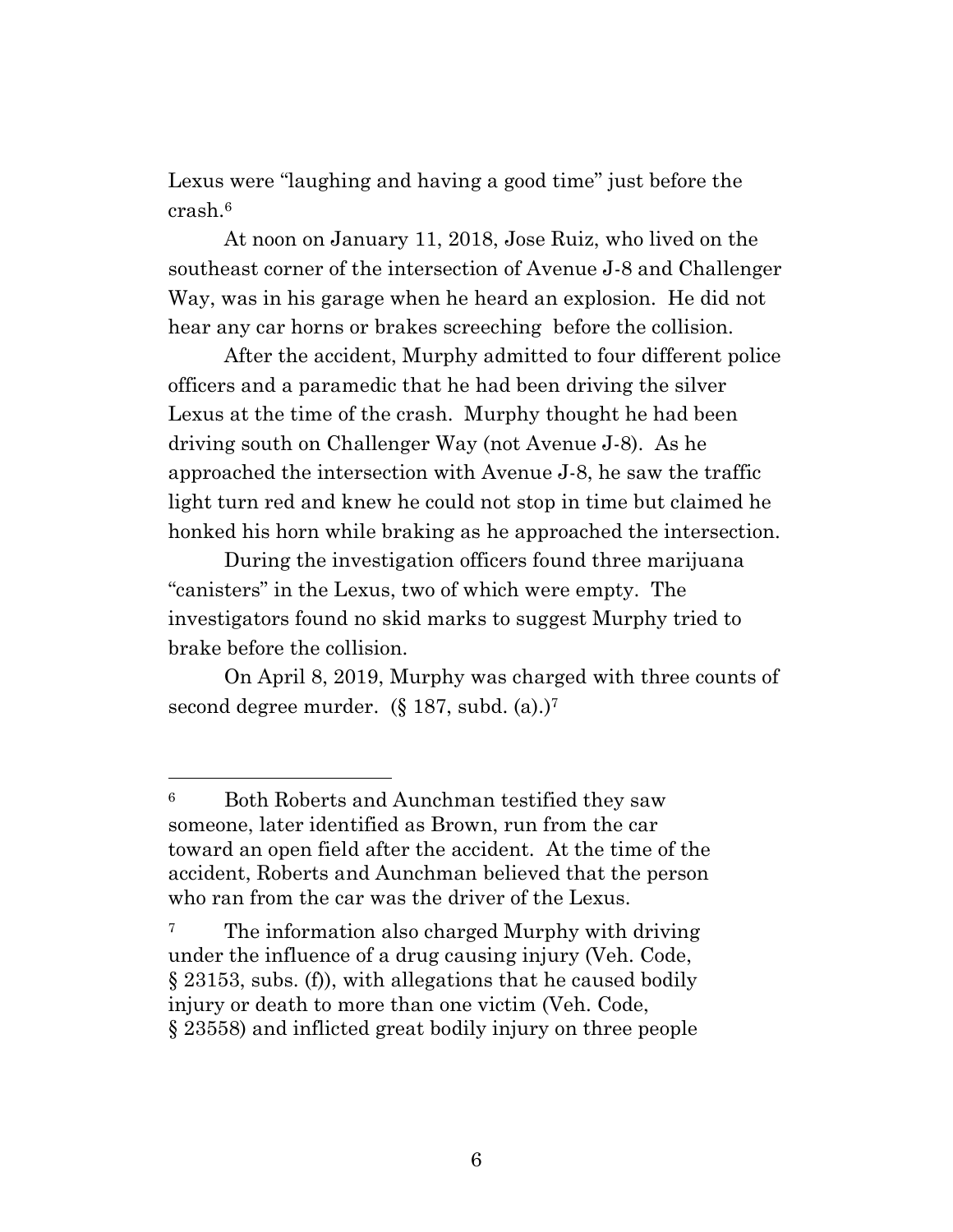# *B. Trial Proceedings*

#### *1. Prosecution's Case*

At trial the prosecution presented testimony from witnesses who described the events from the morning of January 11, 2018, through the time of the crash; the witnesses included Brown, <sup>8</sup> the oil change technician and the eyewitnesses to the collision. The prosecution presented evidence that Murphy had received multiple warnings about the dangers of driving while under the influence of controlled substances. Approximately three and a half years earlier, in September 2014, Murphy attended a multi-day educational program for at-risk youth<sup>9</sup> during which he learned about instances of fatalities and dangers caused by drivers who drove under the influence of drugs or alcohol. Instructors shared personal stories, including one instructor who described being hit by a drunk driver and another who recounted the details of his wife's accident when an intoxicated driver struck her car. The program's purpose was to warn participants about the serious potential consequences of

<sup>(</sup>Pen. Code, § 12022.7, subd. (a)). Before trial the court granted the prosecution's motion to dismiss the Vehicle Code violation charges and the accompanying allegations.

<sup>8</sup> Brown testified he remembered Murphy getting in the driver's seat of the Lexus when they left the car wash. However, because of the combined effects of smoking marijuana that morning and the collision, Brown could not recall anything that happened between the time they left the car wash and after the accident.

<sup>&</sup>lt;sup>9</sup> On the program intake form Murphy disclosed he first used marijuana at age 11.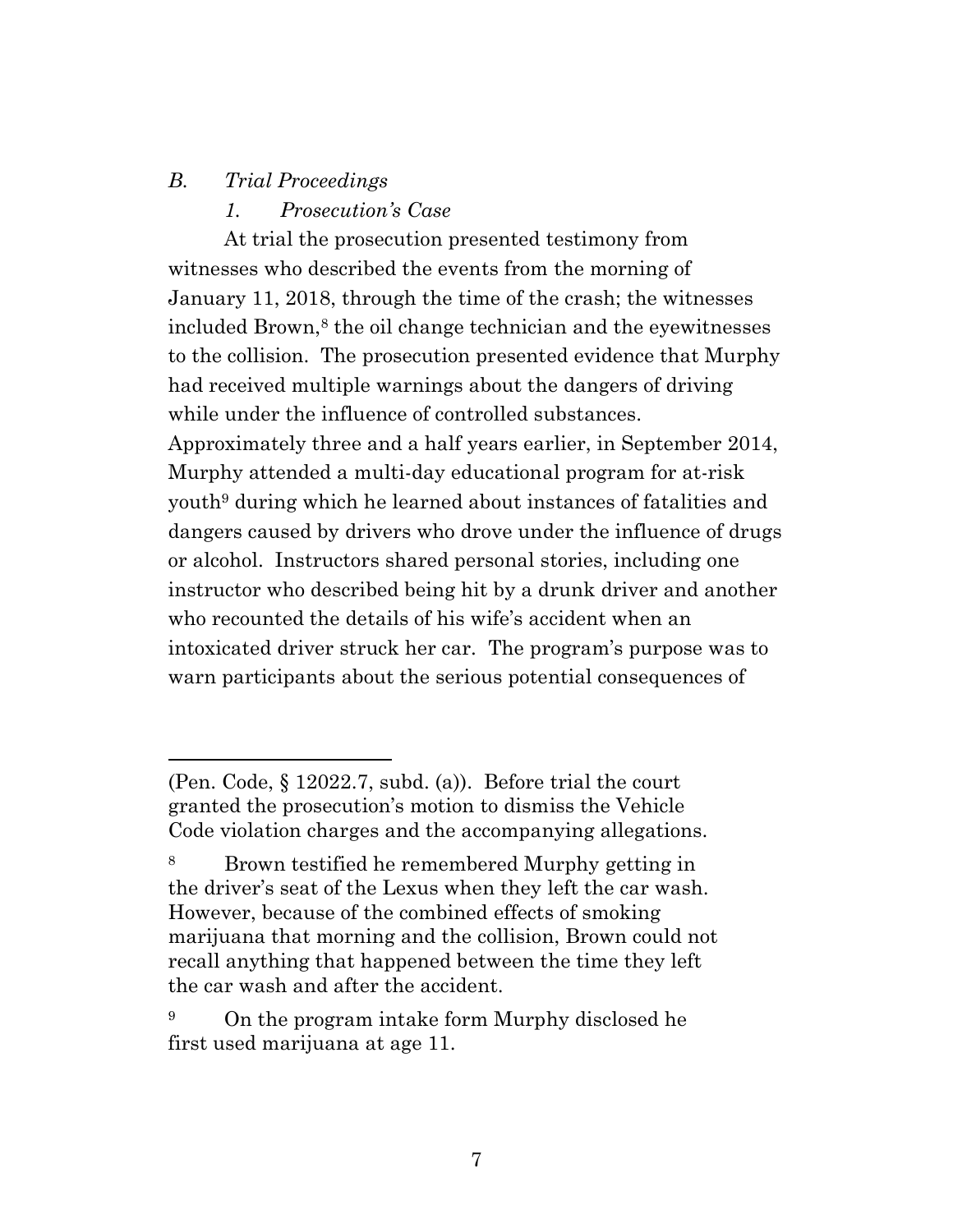their conduct if they drove under the influence of controlled substances.

In 2016, when Murphy applied for a California driver's license, he acknowledged in the application "that being under the influence of alcohol or drugs, or both, impairs the ability to safely operate a motor vehicle. Therefore, it is extremely dangerous to human life to drive while under the influence of alcohol or drugs, or both. If I drive while under the influence of alcohol or drugs, or both, and as a result, a person is killed, I can be charged with murder." After the accident, authorities also found a marijuana container in Murphy's Lexus with a warning label advising it was dangerous to drive while under the influence of marijuana.

#### *a. Toxicology Expert Testimony*

The prosecution presented several expert witnesses during trial, including Vanessa Meneses, a forensic scientist in the toxicology section at the Orange County crime lab and the prosecution's expert toxicologist. Meneses described the differences between how alcohol and marijuana are metabolized and measured in the human body and the cognitive and physical effects of marijuana on users. She testified about the toxicology results of Murphy's blood test after the accident and opined on several hypothetical scenarios that tracked the case's facts.

Regarding the toxicological differences between marijuana and alcohol, Meneses first explained that alcohol is a hydrophilic substance, which means alcohol is metabolized in water-based systems of the body, including blood. A blood test to measure blood alcohol concentration (commonly known as a BAC) therefore provides an accurate measure of the concentration of alcohol in a person's body at the time of a blood draw and a fairly uniform measure of impairment. Additionally, because the body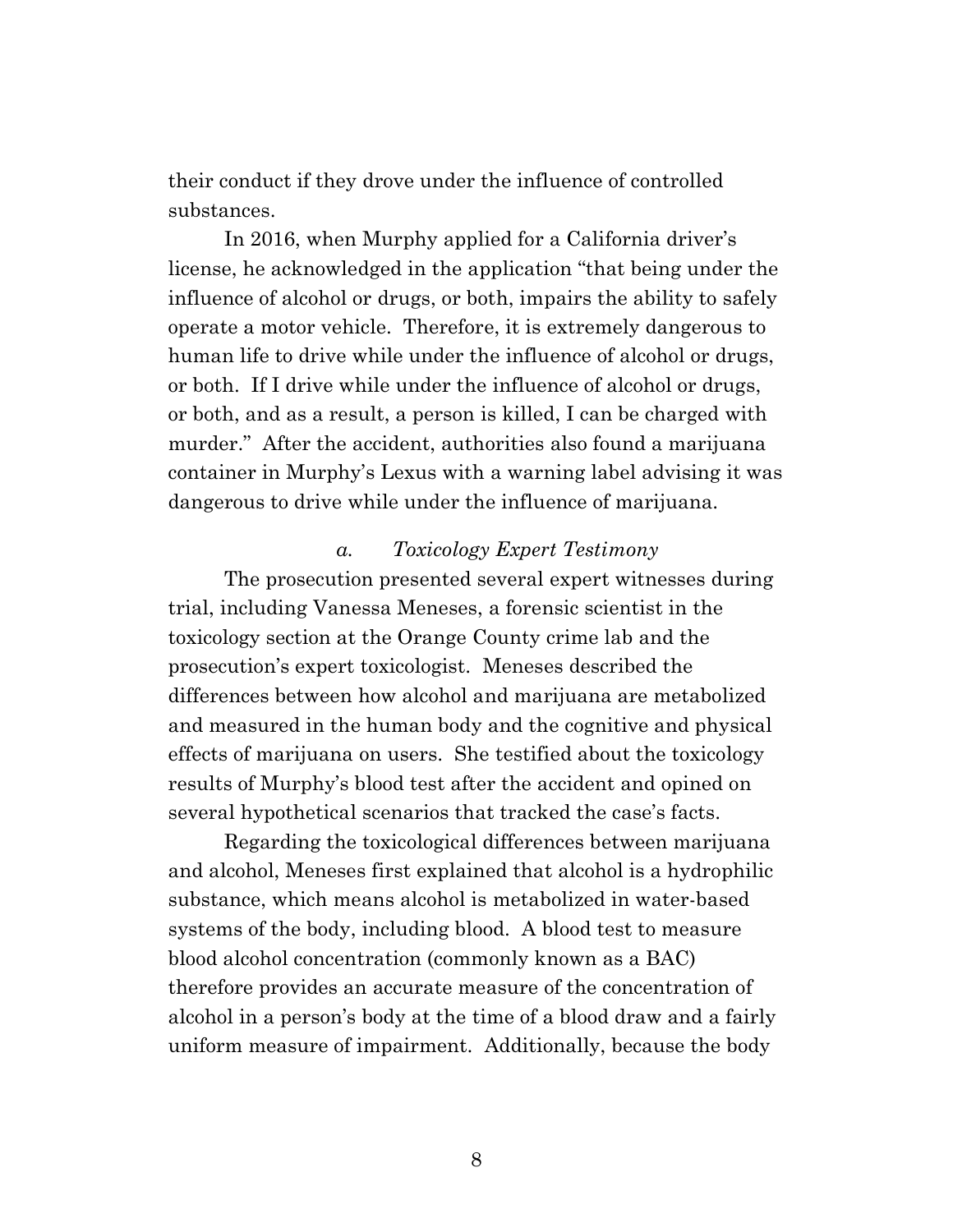eliminates alcohol at a constant rate, a toxicologist can use a person's BAC at a given point in time to extrapolate that person's estimated BAC at an earlier point in time.

In contrast, Meneses explained marijuana is a lipophilic drug, meaning it is stored in the body's fatty tissue and organs, including the brain. She stated the effect of lipophilic drugs varies from one person to another but that generally, within 90 minutes after a person smokes marijuana, 90 percent of the marijuana will have left the bloodstream and moved into the brain. Blood tests are therefore a less accurate measure of the amount of marijuana present in a person's body at any point in time. Currently there is no test similar to a BAC test for alcohol that accurately determines a person's level of impairment from lipophilic drugs such as marijuana. However, Meneses also testified that blood tests for marijuana could measure the concentrations of certain components of marijuana, including delta-9 tetrahydrocannabinol ("THC") and THC metabolites: (1) carboxy, which is non-psychoactive; and (2) hydroxy, which is psychoactive. Meneses stated toxicologists use carboxy and hydroxy concentrations to calculate "some rough estimates" about when someone last used marijuana. A measurement of carboxy THC can show marijuana in a person's body weeks after the person last used the drug whereas a measurement of hydroxy THC discloses information about more recent ingestion of marijuana.

Meneses stated Murphy's blood was drawn at the hospital at 4:38 p.m. on the day of the accident, about four hours after the collision. The results showed Murphy's blood contained 7.2 nanograms per milliliter of THC, 3.3 nanograms per milliliter of hydroxy THC, and 225 nanograms per milliliter of carboxy THC.

9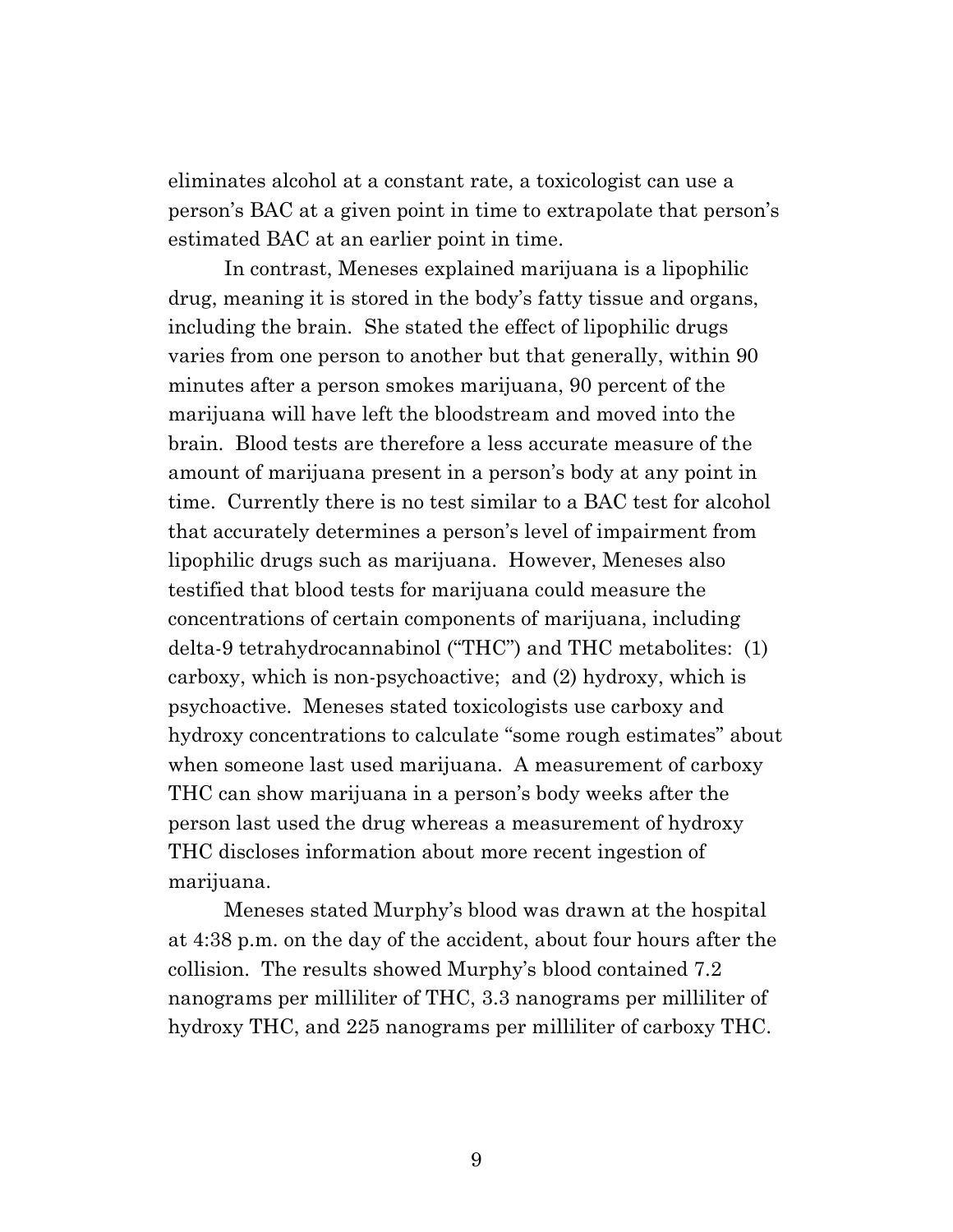Meneses testified that, given hydroxy was detected in Murphy's blood, he probably used marijuana within 24 hours prior to the collision. She also stated the presence of carboxy concentrations greater than 100 nanograms per milliliter indicated Murphy was likely a chronic marijuana user.

Meneses testified that studies have shown marijuana users may experience cognitive impairment many hours after ingesting the drug; the highest concentration of marijuana reaches the brain and brings potent psychoactive effects about 90 minutes after smoking. Meneses stated that many hours after smoking marijuana, well after the feeling of euphoria has worn off, a user may still be impaired. Occasional users might return to their baseline function within three to six hours (with some having cognitive impairments that last up to 24 hours) but it was possible for long-term, chronic users to have more prolonged effects, even after they have abstained from using marijuana for an extended period. Meneses said even if a chronic user had not smoked in 12 hours, psychoactive THC might still be stored in the person's brain, affecting cognition.

Meneses also described the impact that smoking marijuana has on driving. Though effects vary from one person to another, she stated marijuana use tends to have more mental than physical effects. In describing those effects, she distinguished between driving "under the influence" of a substance and driving while "impaired" by a substance, explaining a person is "under the influence" when that substance has some effect on the user; a person is "impaired" when mental or physical capabilities are so greatly affected that the person cannot drive a vehicle with the necessary caution and safety of someone who is sober.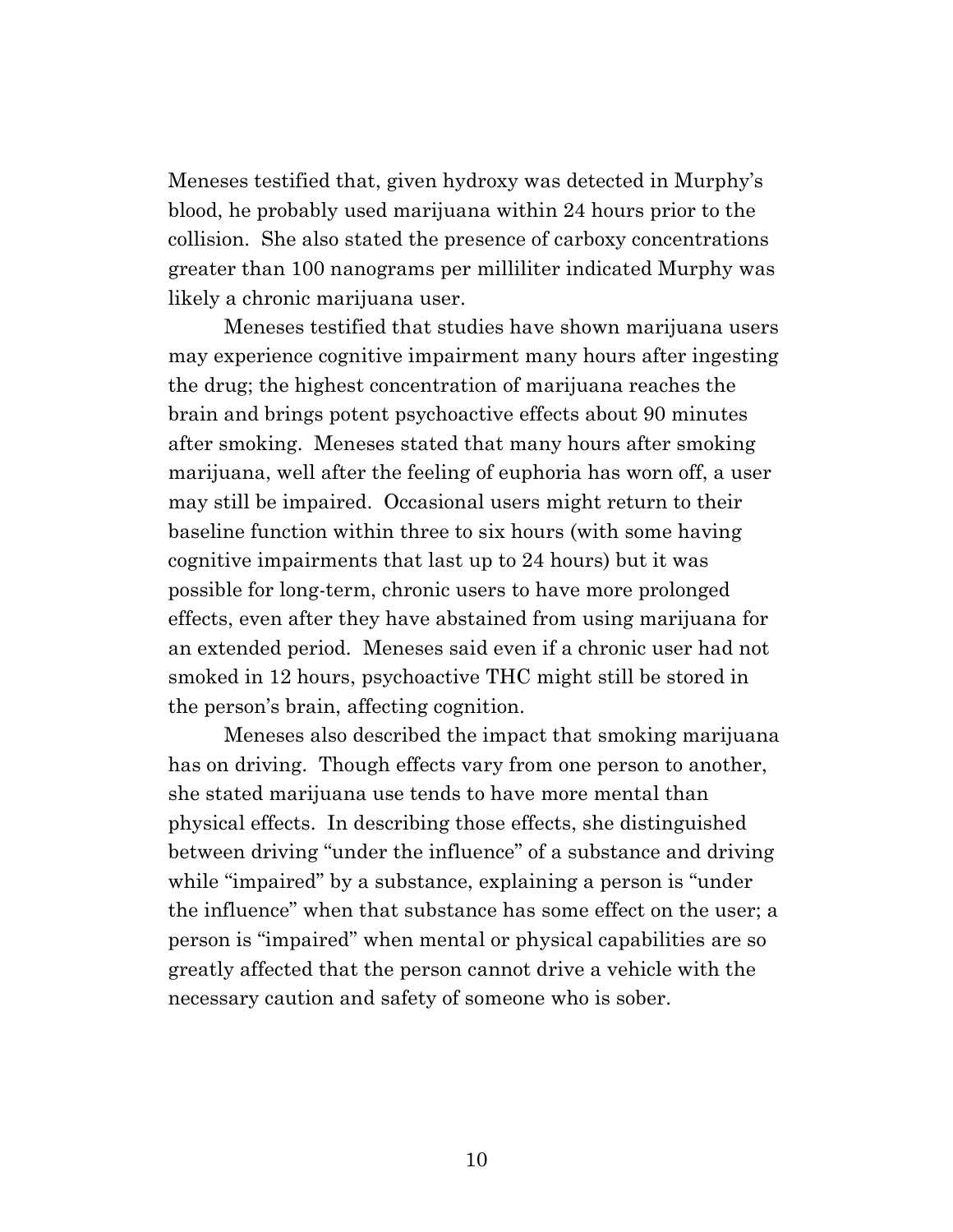Meneses stated that using marijuana can cause a person to experience feelings of euphoria and can have cognitive impacts such as divided attention, the inability to multitask, lack of perception of time and diminished spatial awareness. She described physical impairments, including difficulties in balance and coordination, increased heart rate and blood pressure as well as a lack of convergence, which hinders a person's ability to distinguish something far from something nearby. She testified marijuana use imposes challenges to a driver's ability to safely operate a motor vehicle, including impairing focus on the road and affecting reaction time. She said a driver impaired by marijuana might be incapable of reacting appropriately or timely to unexpected events on the road. Meneses stated marijuana impairment could also contribute to speeding or driving too slowly, weaving within or outside of one's lane, veering off the road and failing to observe stop signs or traffic signals.

Finally, Meneses offered her expert opinion regarding several hypothetical scenarios that tracked the facts of this case. Meneses opined if a person smoked marijuana between 10:45 a.m. and 11:27 a.m. and was involved in a traffic accident at noon, the person would be within the window of active impairment from marijuana use at the time of the accident. She also testified if that person had blood taken at 4:00 p.m., with the levels of THC or hydroxy similar to Murphy's at 4:38 p.m., then the person would have been impaired by marijuana at noon. In response to a hypothetical in which Meneses was asked about a driver who was two blocks away from an intersection when a traffic signal was yellow and one block away when the light turned red, but did not apply the brakes and instead drove through the red light crashing into another car, Meneses opined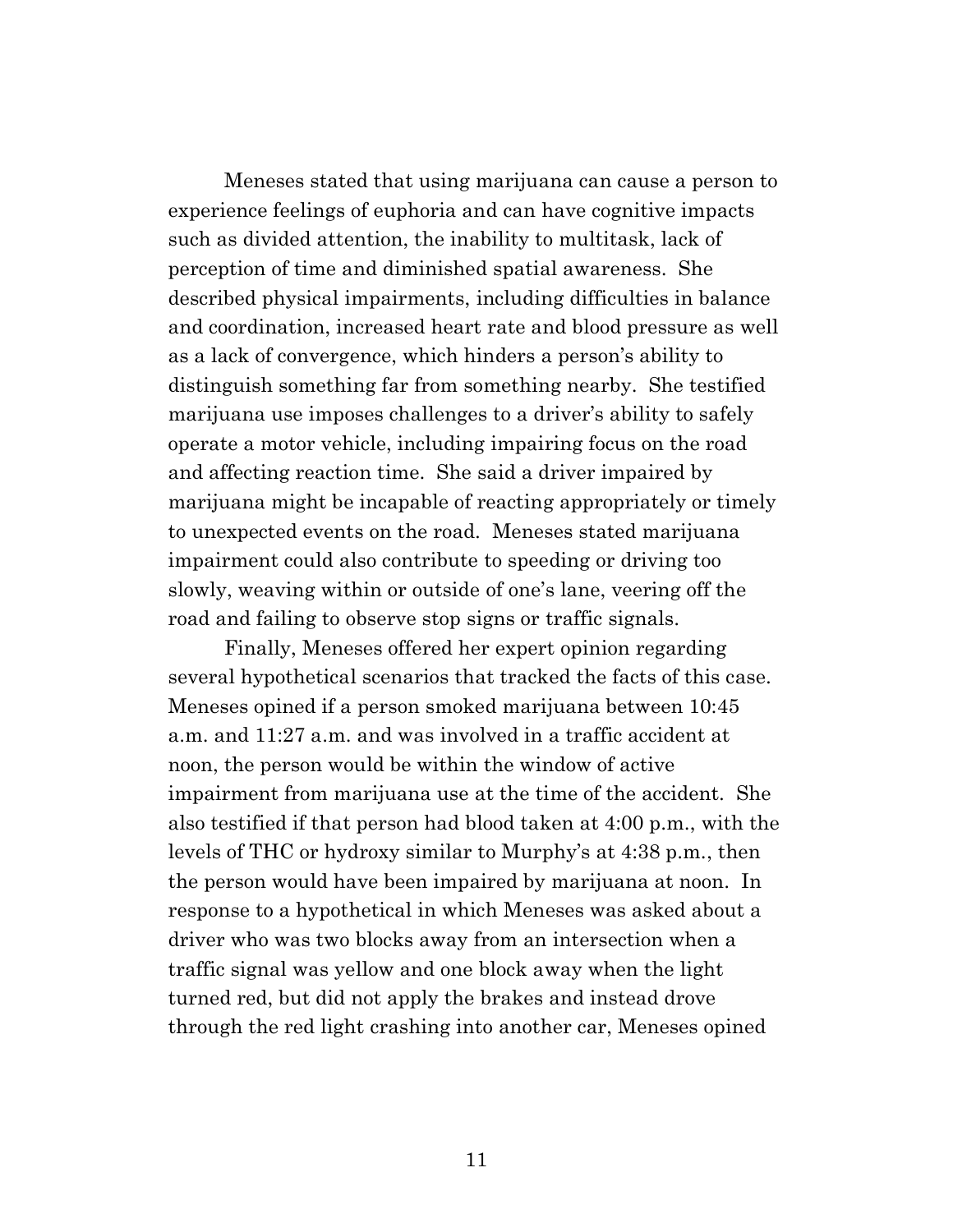such driving was consistent with the behavior of a driver impaired by marijuana.

*b. Accident Reconstruction Expert Testimony* Detective Ryan Bodily testified as the prosecution's accident reconstruction expert. He opined about the speed, rate of acceleration and movements of Murphy's Lexus and the Subaru before and at the time of the collision. Before reaching his opinions, Bodily examined the vehicles, reviewed the data obtained from the vehicles, took measurements at the crash site, observed the vehicles after the accident and interviewed eyewitnesses.

Bodily testified Murphy's Lexus was on Roden Avenue and turned right onto Avenue J-8, traveling east. The Subaru was traveling north on Challenger Way. The Lexus went through a red light and collided with the Subaru in the middle of the intersection. After the cars collided, the Lexus slid sideways on its tires, hit the curb and toppled onto its passenger side. While on its passenger side, it rotated 180 degrees so that the rear end of the car was pointing east. As the Lexus decelerated, friction from the car's tires and body caused it to turn back up onto its wheels.

After the Lexus struck it, the Subaru spun around, hit and rotated around a pole and spun into a vacant lot. The impact sent the Subaru north, and it came to rest in a dirt field northeast of the intersection.

Bodily said he used the data obtained from the cars and various measurements to determine the Lexus was traveling at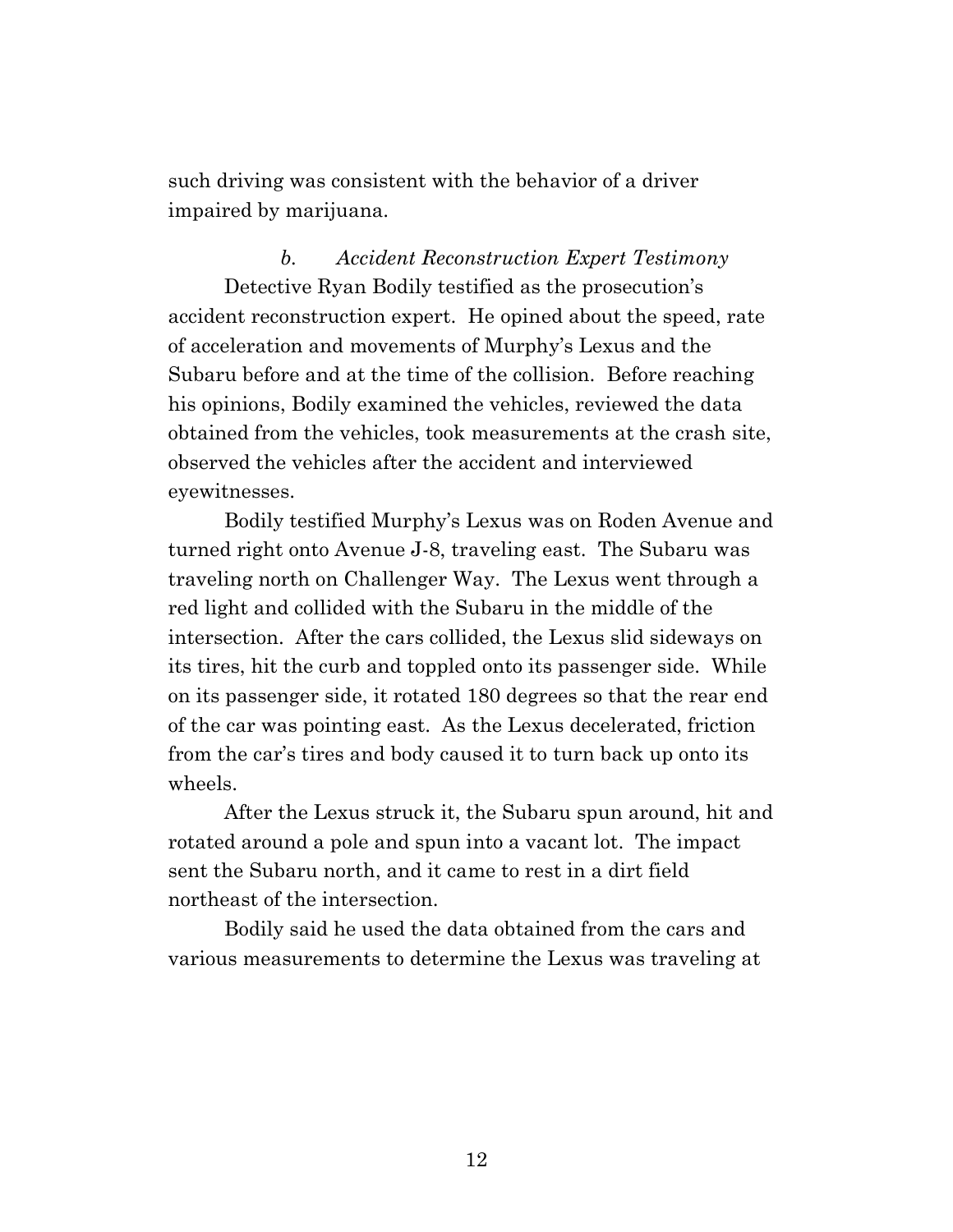88.1 miles per hour when it collided with the Subaru.<sup>10</sup> The posted speed limit was 40 miles per hour. Bodily stated there was no evidence that Murphy applied the brakes before colliding with the Subaru.

Bodily explained that investigators measure vehicles' locations, skid marks and scrapes at a collision scene and use that data to create a factual diagram they can later use to reconstruct the accident.<sup>11</sup> Bodily testified that the type of collision determines the kind of mathematical formula he uses to evaluate the accident. In this instance he used "momentum equations"; he started from the vehicles' respective resting places and worked backward to determine what Bodily called "the speed zones" as each car moved. He used the damage to the two cars to determine the angle of impact. From this, he determined the Lexus swerved in the last few feet before impact, causing it to collide with the Subaru at an 81 degree angle.

Bodily said he used software to create two animations depicting his reconstruction of the accident, one from the perspective of someone standing on the northeast corner of the intersection and one from the Lexus driver's perspective. He

<sup>10</sup> The Subaru, but not the Lexus, had an event data recorder. Bodily used the Subaru's event data and determined the Subaru's speed at impact was 32.3 miles per hour. He used the Subaru's speed to determine the Lexus's speed at impact.

<sup>&</sup>lt;sup>11</sup> Bodily used software to create a factual diagram. The software had a "reconstruction component" that allowed Bodily to enter data, and the program then generated the reconstruction. Bodily also checked the software's calculations.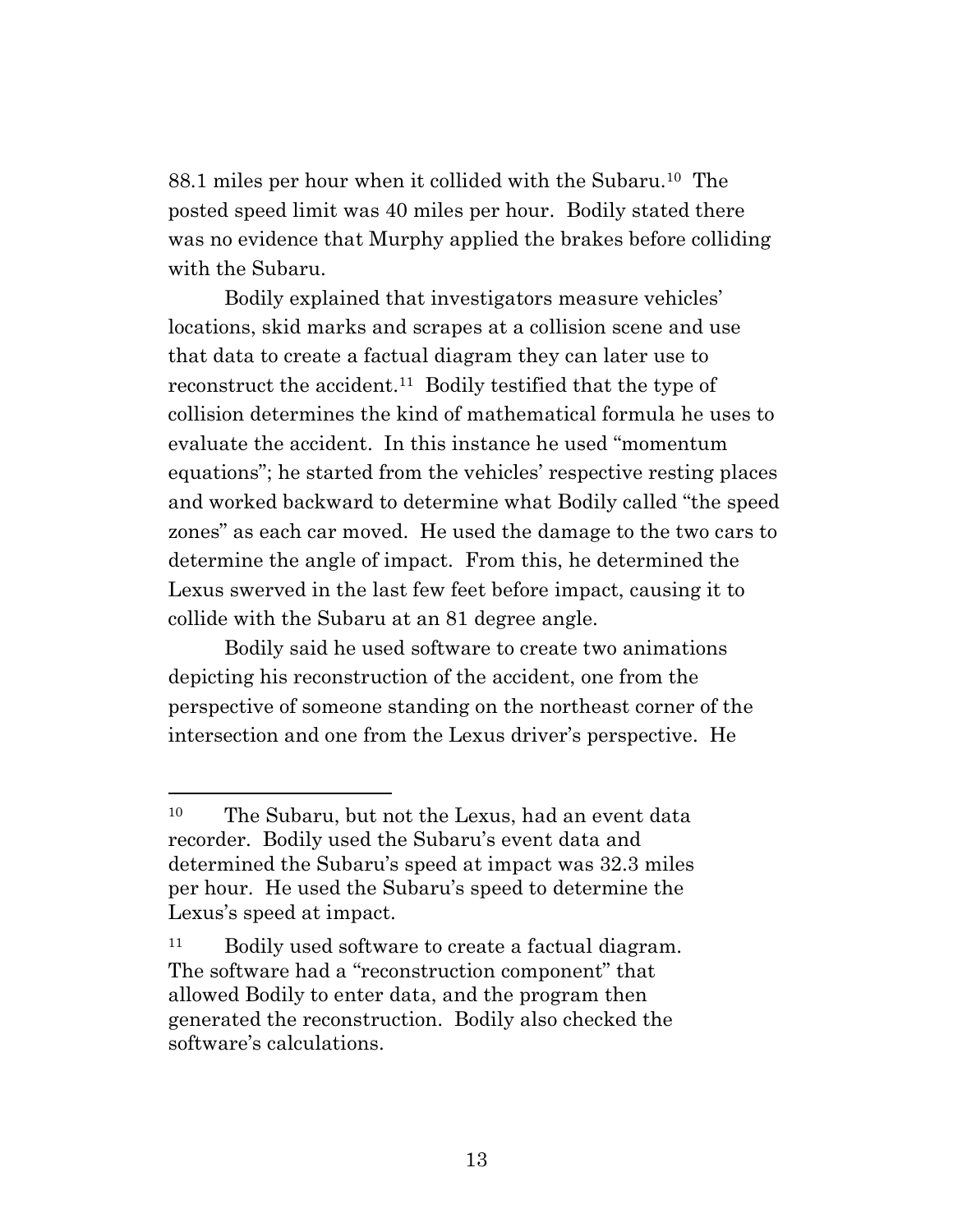synced the animation with traffic signal phasing data from the City of Lancaster. At this intersection, the traffic light first turned yellow for five seconds to give oncoming cars a chance to pass through the intersection or come to a stop. Then, the traffic light turned red in all four directions for two seconds to create an all-clear safety zone for opposing traffic.

To create his animation, Bodily placed both cars at the point of impact and then moved backward in time at one second increments to place the Lexus where he thought it would have been when the light turned red and when the light turned yellow. He used data from the collision scene and published data about each vehicle, including acceleration rates.

Bodily proposed two possibilities for how the Lexus traveled down Avenue J-8. In one scenario, Murphy's Lexus could have rounded the corner of Roden and Avenue J-8 at the average turning speed of 10 miles per hour, then immediately accelerated to 88 miles per hour and maintained that speed until the collision. Alternatively, Bodily thought the Lexus could have initially accelerated to 40 miles per hour, maintained that speed, and then accelerated when the light turned yellow. Although he acknowledged both scenarios were possible, he opined "the more realistic scenario" based on his conversations with his colleagues and the prosecutors was that the Lexus had been driving at a constant speed of 88 miles per hour. While Bodily conceded he did not know which of the two scenarios was correct, he concluded in either case, if Murphy had applied his brakes when the light turned red, he would have stopped before colliding with the Subaru.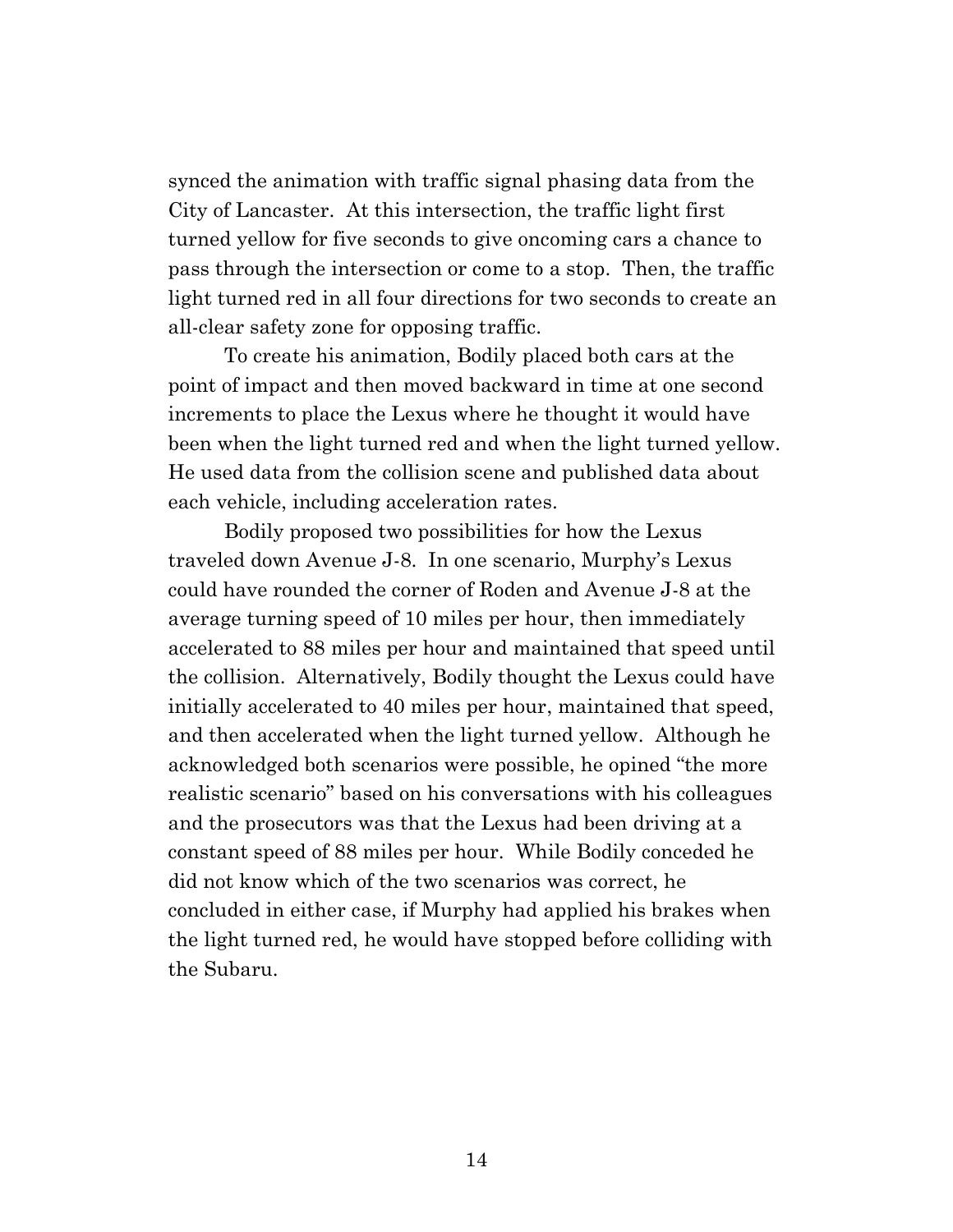# *2. Murphy's Defense and Conviction*

At trial, Murphy's defense focused exclusively on the theory that one of the other men in the Lexus had been driving at the time of the crash. Consistent with that theory, Murphy presented the eyewitness testimony of Roberts and Aunchman, who attested that Brown, who ran from the Lexus after the accident, was the driver of the Lexus. Murphy's counsel also cross-examined various prosecution experts on the DNA evidence collected from the Lexus and the types of injuries the occupants of the Lexus sustained in the accident. 12

The jury convicted Murphy of three counts of second degree murder  $(\S 187, \text{subd. (a)}).$  The court sentenced him to three concurrent terms of 15 years to life in prison, imposed various fines and fees and gave him presentence custody credit.

Murphy timely appealed.

#### **DISCUSSION**

# *I. Sufficient Evidence Supported Murphy's Convictions for Second Degree Murder*

Murphy argues the prosecution did not present sufficient evidence to support his second degree murder convictions because, based on the evidence that was presented at trial, no reasonable jury could have found he acted with implied malice when he drove his Lexus through the red light at the intersection of Avenue J-8 and Challenger Way and collided with the Subaru. According to Murphy, although the evidence of his conduct may have been enough to sustain a finding that a reasonable person

<sup>12</sup> On appeal Murphy does not dispute that he was the driver.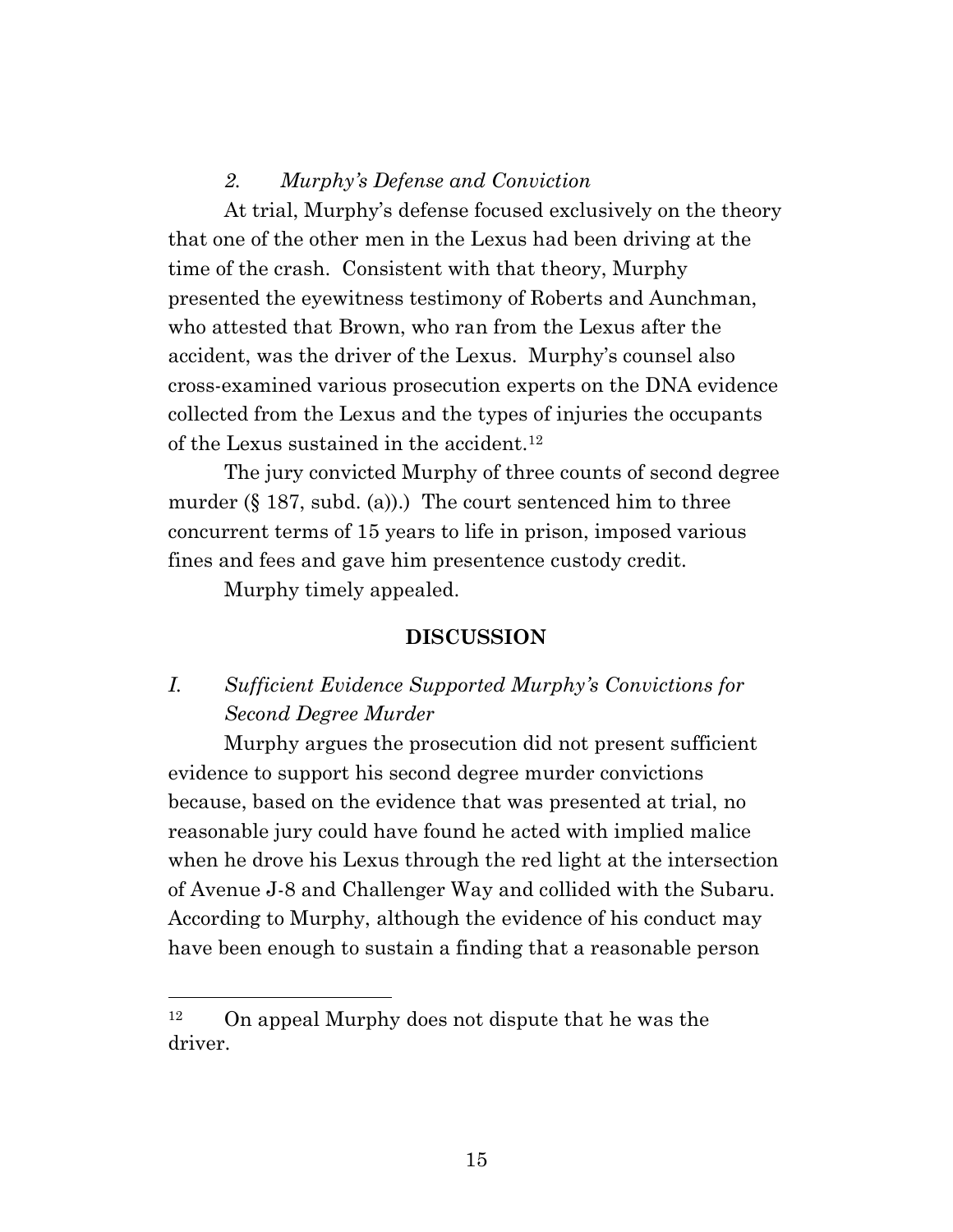in Murphy's position would have been aware of the risk involved—which is the standard for gross vehicular manslaughter—it was not enough to sustain the jury's finding that Murphy was subjectively aware his actions endangered human life, which was necessary to support an implied malice second degree murder conviction.

#### *A. Standard of Review*

In reviewing a claim for sufficiency of the evidence, we determine whether, after viewing the evidence in the light most favorable to the prosecution, any rational trier of fact could have found the essential elements of the crime beyond a reasonable doubt. (*People v. Flinner* (2020) 10 Cal.5th 686, 748.) We review the entire record to determine whether it discloses sufficient evidence—that is, evidence that is reasonable, credible and of solid value—supporting the decision and not whether the evidence proves guilt beyond a reasonable doubt. (*Ibid*.) Our application of this standard of review does not permit reweighing the evidence or reevaluating the credibility of witnesses. (See *People v. Stewart* (2000) 77 Cal.App.4th 785, 790.) Instead, we presume the existence of every fact the jury reasonably could have deduced from the evidence in support of the judgment. (*People v. Zamudio* (2008) 43 Cal.4th 327, 357 (*Zamudio*).) We discard evidence that does not support the judgment as having been rejected by the trier of fact for lack of sufficient verity. (*People v. Ryan* (1999) 76 Cal.App.4th 1304, 1316.) And if the circumstances reasonably justify the findings made by the trier of fact, reversal of the judgment is not warranted simply because the circumstances might also reasonably be reconciled with a contrary finding. (*People v. Covarrubias* (2016) 1 Cal.5th 838, 890 (*Covarrubias*); accord, *People v. Houston* (2012) 54 Cal.4th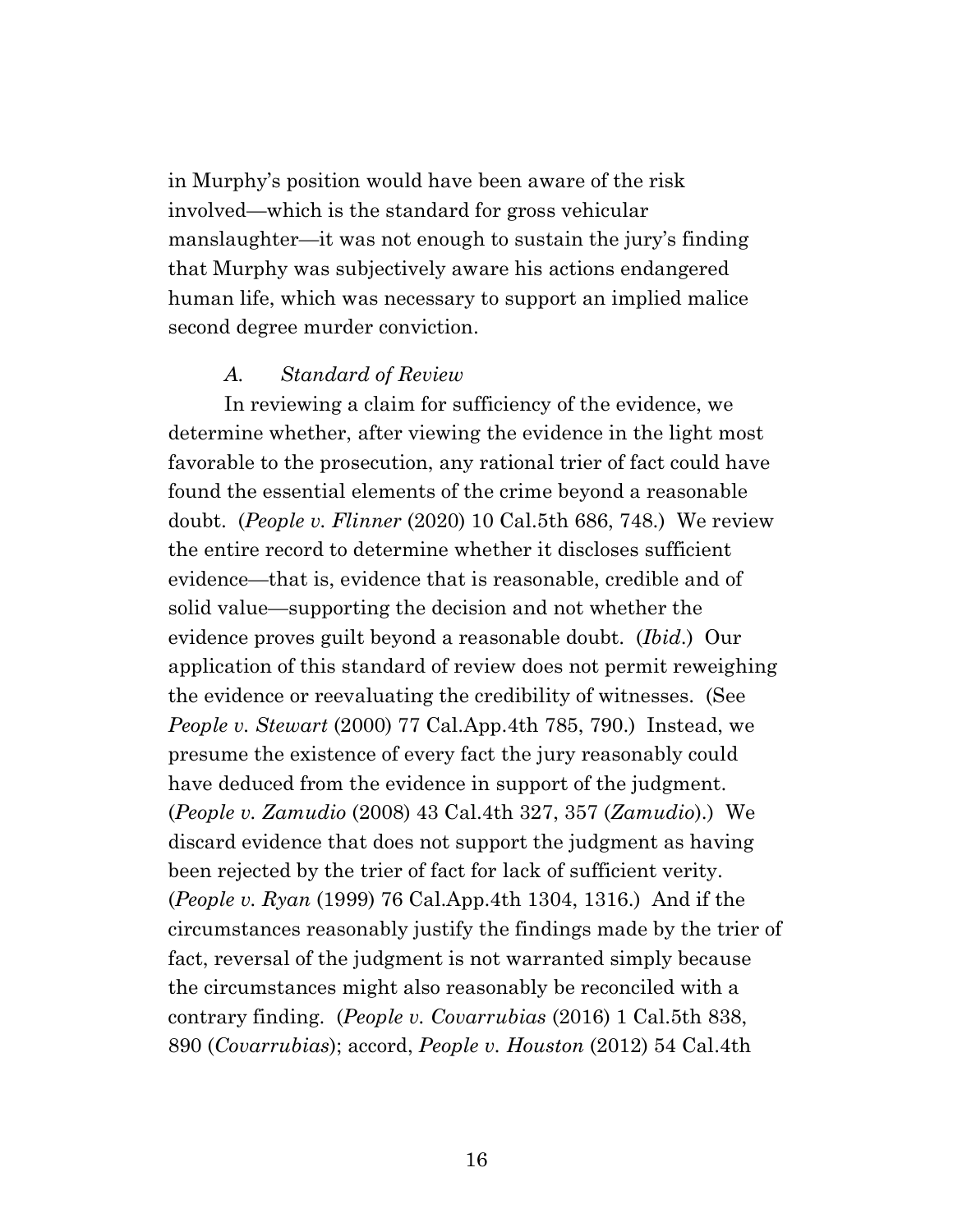1186, 1215.) Consequently, "[a] reversal for insufficient evidence 'is unwarranted unless it appears "that upon no hypothesis whatever is there sufficient substantial evidence to support" the jury's verdict." (*Zamudio,* at p. 357.)

# *B. Implied Malice Second Degree Vehicular Murder*

Murder is the unlawful killing of a human being with express or implied malice aforethought. (§§ 187, subd. (a), 188; accord, *People v. Rangel (*2016) 62 Cal.4th 1192, 1220.) Malice is "express" when a person manifested a deliberate intention to unlawfully take away the life of another human being; it is implied when there was no considerable provocation or when the circumstances attending the killing show an abandoned and malignant heart. (*People v. Soto* (2018) 4 Cal.5th 968, 974. (*Soto*).)

Implied malice has "'"both a physical and a mental component. The physical component is satisfied by the performance of 'an act, the natural consequences of which are dangerous to life.' [Citation.] The mental component is the requirement that the defendant 'knows that his conduct endangers the life of another and acts with conscious disregard for life.'"'" (*Soto, supra,* 4 Cal.5th at p. 974, quoting *People v. Watson* (1981) 30 Cal.3d 290, 300 (*Watson*).) That is, "malice may be implied when [the] defendant does an act with a high probability that it will result in death and does it with a base antisocial motive and with a wanton disregard for human life." (*Watson,* at p. 300.) "Implied malice is determined by examining the defendant's subjective mental state to see if [the defendant] appreciated the risk of [the defendant's] actions. [Citations.] Malice may be found even if the act results in a death that is accidental. [Citation.] It is unnecessary that implied malice be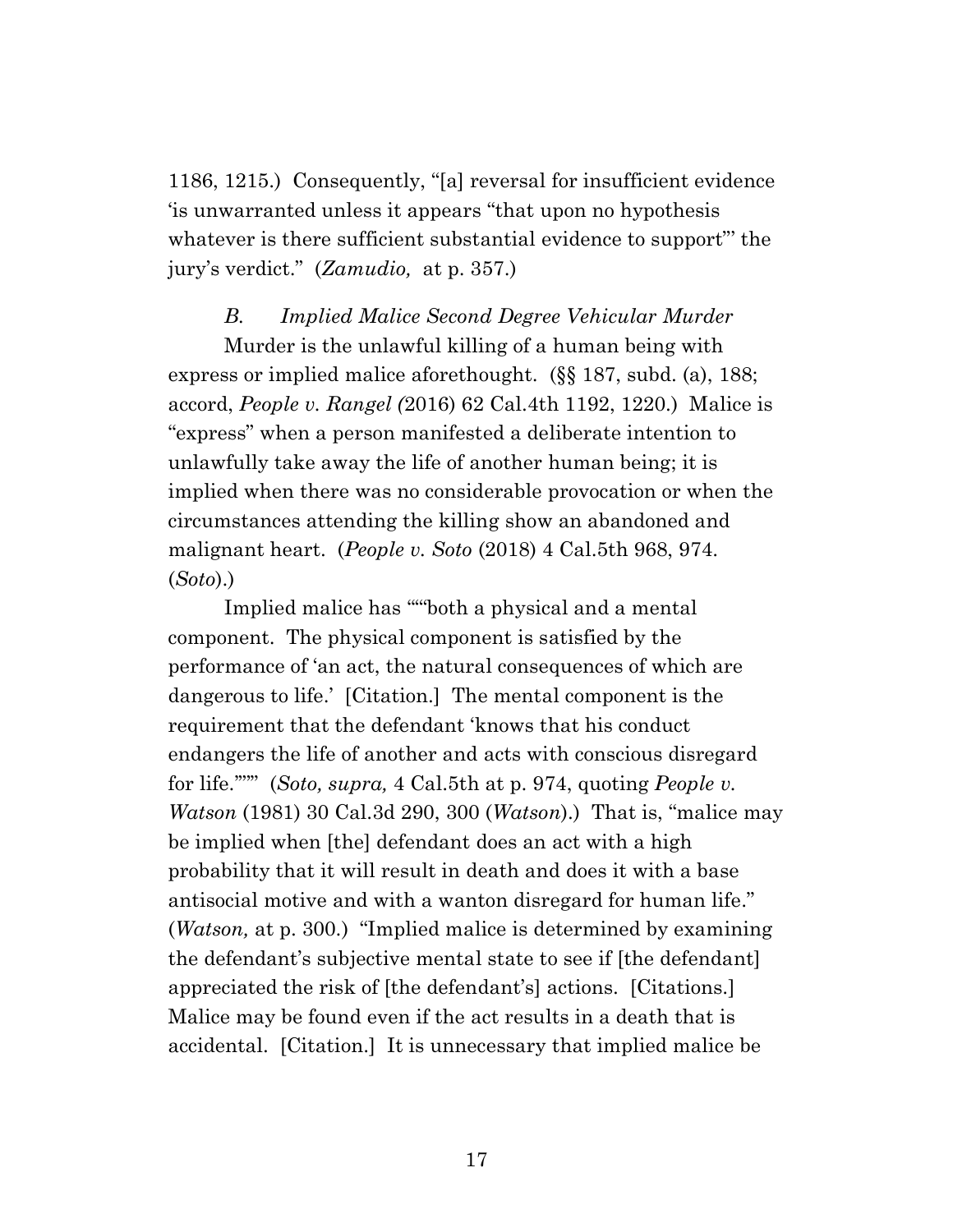proven by an admission or other direct evidence of the defendant's mental state; like all other elements of a crime, implied malice may be proven by circumstantial evidence." (*People v. Superior Court (Costa)* (2010) 183 Cal.App.4th 690, 697.)

To support a finding of implied malice, the evidence must establish the defendant deliberately committed an act, the natural consequences of which were dangerous to life, with knowledge of the act's danger to life and a conscious disregard of that danger. (*Watson, supra,* 30 Cal.3d at p. 300.) This conscious disregard for the danger to life distinguishes implied malice from gross negligence, which involves "the exercise of so slight a degree of care as to raise a presumption of conscious indifference to the consequences." (*Id.* at p. 296.) "Phrased in everyday language, the state of mind of a person who acts with conscious disregard for life is, 'I know my conduct is dangerous to others, but I don't care if someone is hurt or killed.' The state of mind of the person who acts with conscious indifference to the consequences is simply, 'I don't care what happens.'" (*People v. Olivas* (1985) 172 Cal.App.3d 984, 987-988 (*Olivas*).) The standard for implied malice is subjective and requires the defendant appreciate the risk involved. (*Watson, supra,* at pp. 296-297.)

*Watson* is the leading case on vehicular murder involving implied malice. (*Watson, supra,* 30 Cal.3d 290.) There, the defendant drove to a bar and consumed a large quantity of beer. After leaving the bar, he drove through a red light and narrowly avoided a collision with another car. He then drove away at high speed, accelerating to 84 miles per hour before suddenly braking and skidding into an intersection where he collided with another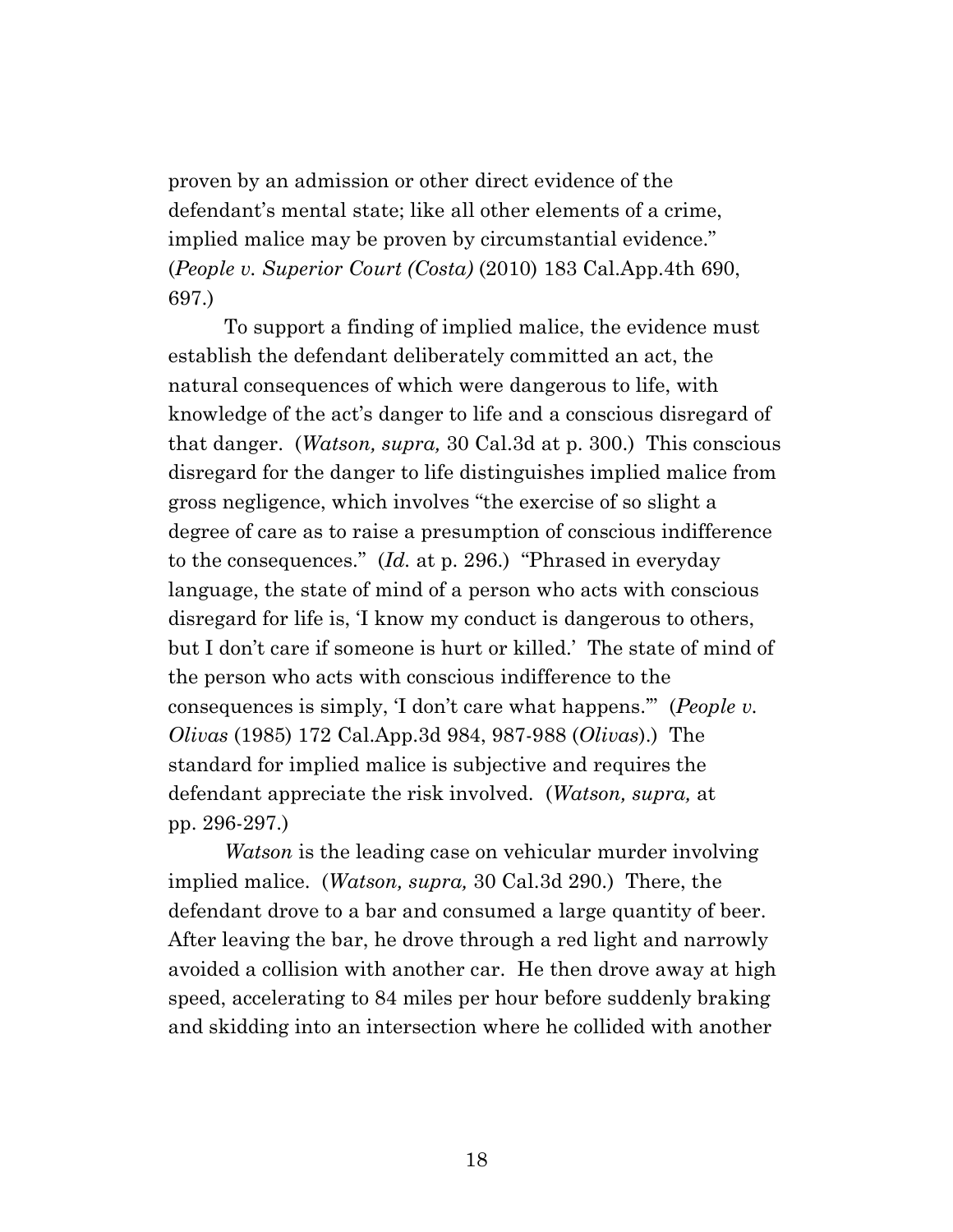car, killing two people. Watson's blood alcohol level half an hour after the collision was 0.23 percent. An information charged him with two counts of second degree murder, but the trial court dismissed the murder counts. (*Id.* at pp. 293-294.)

The California Supreme Court reversed the dismissal on the People's appeal, holding sufficient evidence existed to uphold the second degree murder counts in the information. (*Watson, supra,* 30 Cal.3d at p. 301.) The court found the following evidence as sufficient to support a finding that the defendant acted with conscious disregard for life: the defendant's blood alcohol level supported a finding that he was legally intoxicated; he drove to the establishment where he was drinking, knowing he had to drive later; he presumably was aware of the hazards of driving while intoxicated; he drove at high speeds on city streets, creating a great risk of harm or death; and he was aware of the risk, as shown by the near-collision and his belated attempt to brake before the fatal collision. (*Id.* at pp. 300-301.)

Since *Watson*, numerous appellate courts have upheld murder convictions in cases where defendants have committed homicides while driving under the influence of alcohol and other controlled substances. (See, e.g., *People v. Wolfe* (2018) 20 Cal.App.5th 673, 683 (*Wolfe*) [driver had a blood alcohol level of 0.34 percent, was aware of the dangers of drinking and driving and had previously used a taxi service, drank intending to drive home, and continued driving her damaged vehicle after hitting a pedestrian]; *People v. Autry* (1995) 37 Cal.App.4th 351, 358–359 (*Autry*) [driver had a blood alcohol level of 0.22 percent, was warned of the dangers of drinking and driving, drank and drove throughout the day, had three near misses, and continued driving over protests of his passengers]; *People v. Murray* (1990) 225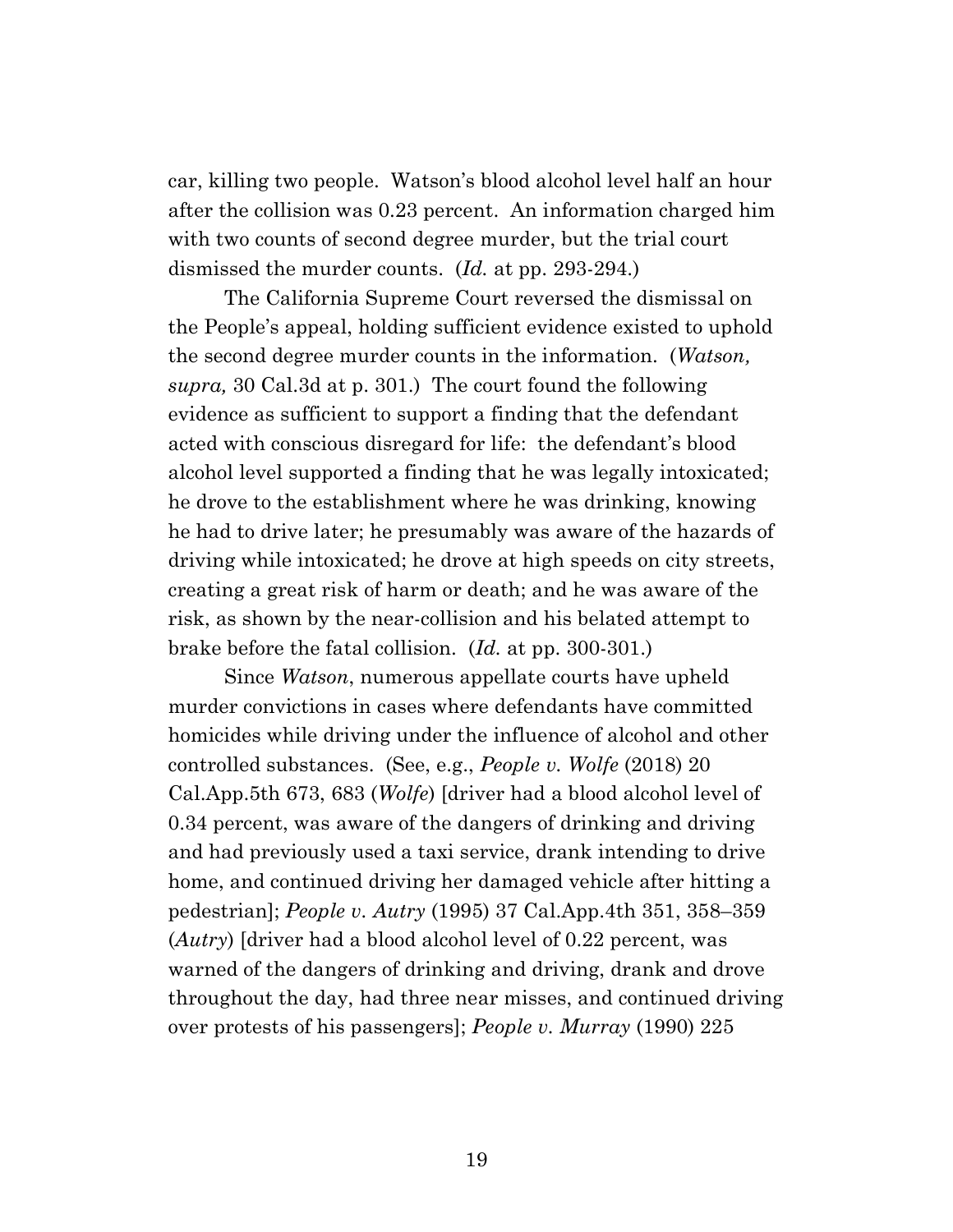Cal.App.3d 734, 746-747 (*Murray*) [driving wrong way on a freeway with a blood alcohol level between 0.18 and 0.23 percent]; *People v. McCarnes* (1986) 179 Cal.App.3d 525, 533 [crossing into oncoming traffic on a two-lane highway with a blood alcohol level of 0.27 percent]; *Olivas, supra,* 172 Cal.App.3d at p. 989 [extremely dangerous driving while under the influence of PCP and "negligible" amount of alcohol].) These opinions have generally relied on some or all of the factors that were present in *Watson*: "(1) blood-alcohol level above the .08 percent legal limit; (2) a pre-drinking intent to drive; (3) knowledge of the hazards of driving while intoxicated; and (4) highly dangerous driving." (*Autry, supra,* at p. 358.)

Although the *Watson* factors are relevant to the determination of implied malice vehicular murder, courts have also recognized that "there is no particular formula for analysis of vehicular homicide cases, instead requiring a case-by-case approach." (*Costa, supra,* 183 Cal.App.4th at p. 698 [citing cases].) Indeed, lack of intoxication or the absence of driving at a high rate of speed to evade police "does not preclude a finding of [implied] malice.'" (*Ibid.*, quoting *People v. Contreras (*1994) 26 Cal.App.4th 954, 955.)

The opinion in *People v. Moore* (2010) 187 Cal.App.4th 937 (*Moore*) is instructive on this point. There, the defendant drove 70 miles per hour in a 35 mile per hour zone, ran a red light and struck and killed another motorist. Moore was sober, told the police he did not intend to kill anyone and was convicted of second degree murder. (*Id*., at p. 940.) Division Six of this District affirmed, holding the act of driving 70 miles per hour in a 35 mile per hour zone, crossing into the opposing traffic lane, and running a red light "went well beyond gross negligence . . . . [¶]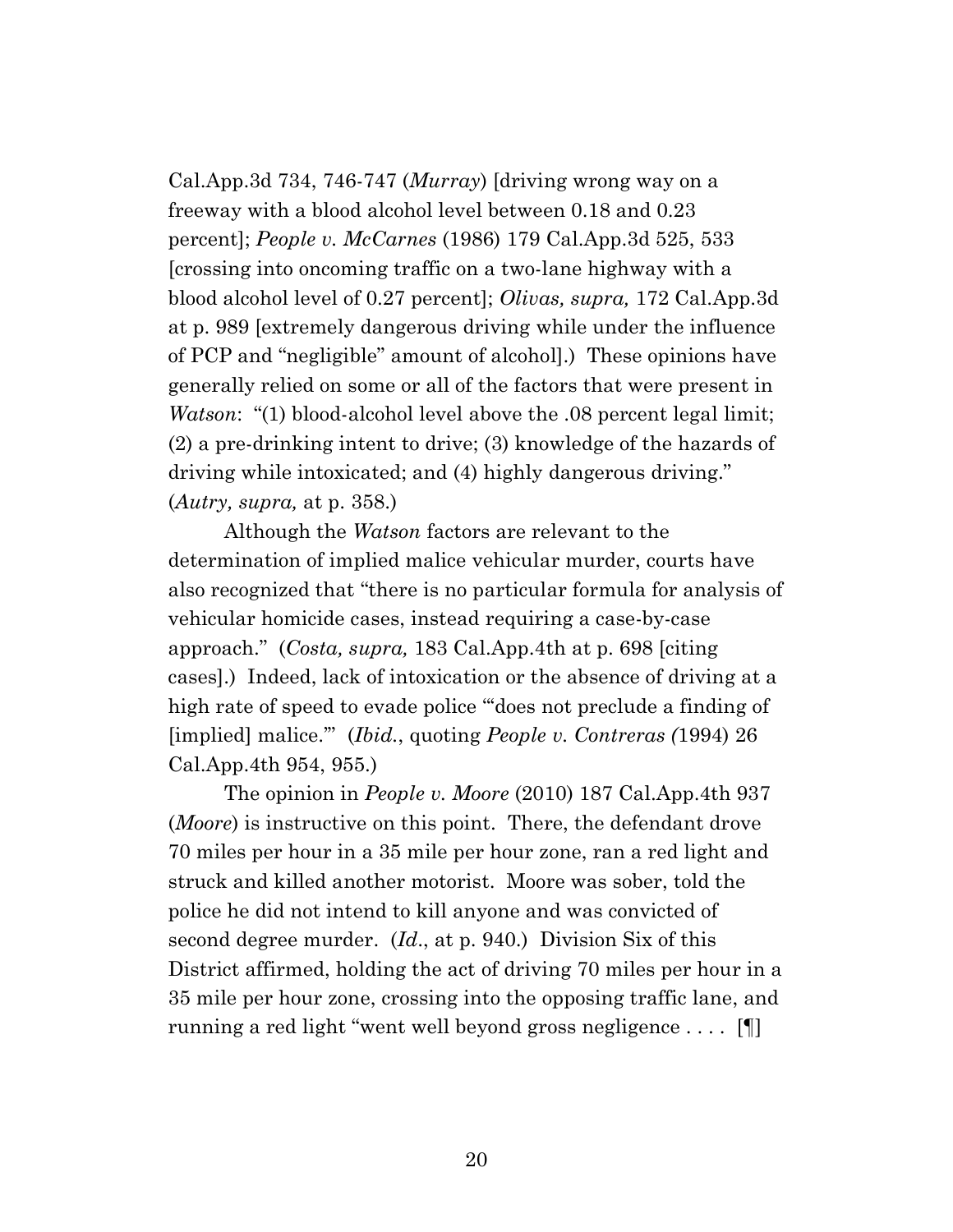Whether Moore was subjectively aware of the risk is best answered by the question: how could he not be? It takes no leap of logic for the jury to conclude that because anyone would be aware of the risk, Moore was aware of the risk." (*Id.* at p. 941.)

Courts have also concluded a finding of implied malice in the context of vehicular murder does not require "a 'predicate act'" such as a prior driving under the influence (DUI) conviction, a DUI-related accident, or a judicial or drug rehabilitationrelated admonition of the dangers of driving while intoxicated. (*People v. Johnigan* (2011) 196 Cal.App.4th 1084, 1091-1092.)

# *C. Analysis*

We have considered the *Watson* factors and the subsequent cases that applied those factors, and we conclude substantial evidence in the record supported the jury's finding of implied malice for Murphy's second degree murder convictions.

First, regarding the *Watson* impairment factor, as the *Moore* court recognized, implied malice for vehicular murder may be found based on the totality of the circumstances. (See *Moore, supra,* 187 Cal.App.4th at pp. 941-942.) It may exist in the absence of evidence of drug use, impairment or excessive speed. (*Ibid*.) However, here the prosecution presented sufficient evidence from which the jury could reasonably infer Murphy was under the influence of marijuana when he ran the red light and struck the Subaru. Even though the toxicology expert testified there is no equivalent to the BAC test to predict the degree of impairment from smoking marijuana, other evidence was presented to support a finding that Murphy was impaired by marijuana before the accident. The jury could reasonably infer, from the substantial evidence presented, that Murphy smoked marijuana several times in the hours before the accident—Brown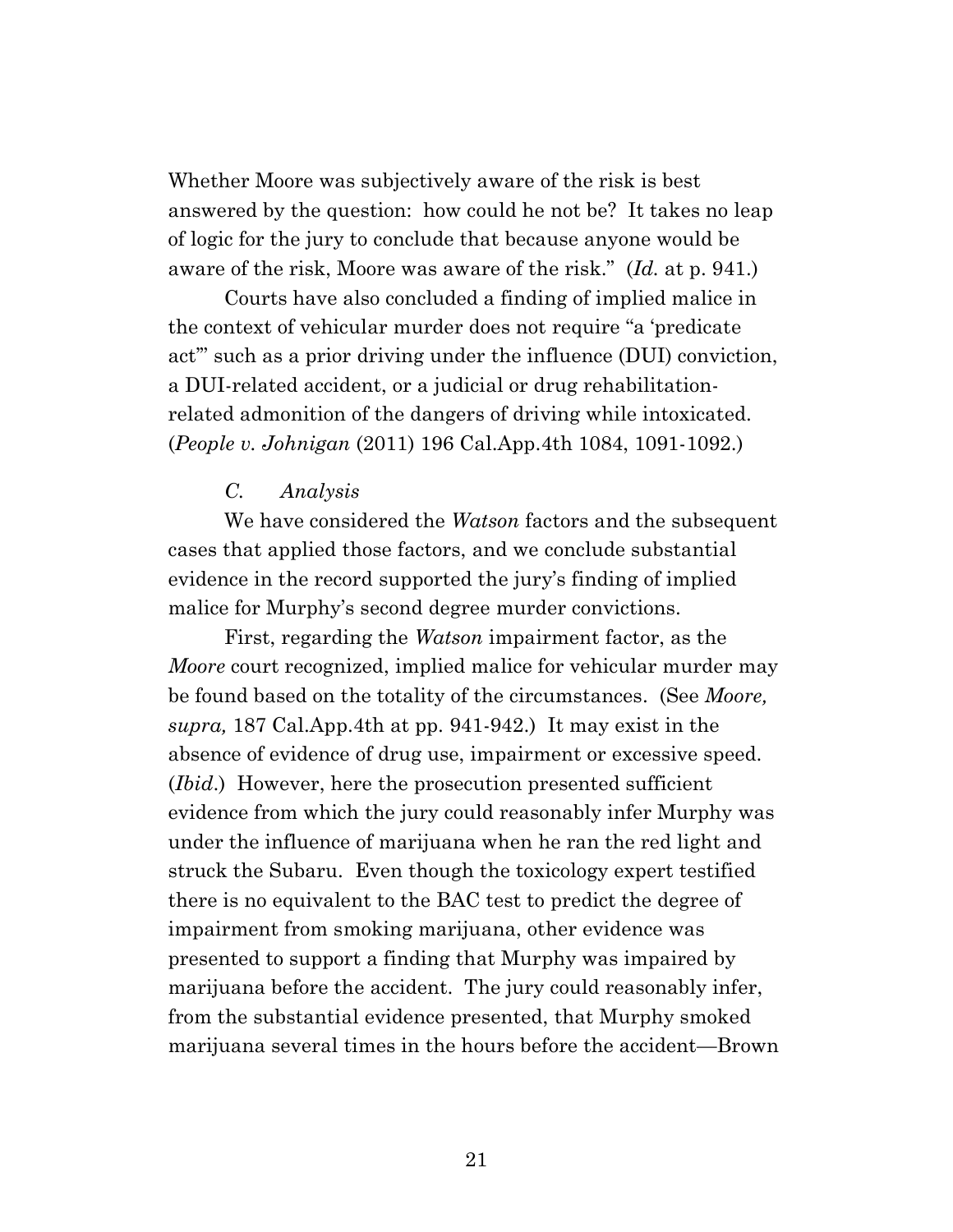testified Murphy smoked marijuana before Murphy drove them to the carwash; the oil change technician testified smoke that smelled of marijuana poured out of Murphy's Lexus when they arrived at the car wash, implying Murphy smoked marijuana while driving to the car wash; and the surveillance video from the car wash courtyard shows Murphy engaging in conduct suggesting he continued to smoke marijuana after he arrived at the car wash about an hour before the accident.

Although the record does not contain evidence as to the amount of marijuana Murphy smoked or its potency, the toxicology evidence showed Murphy had a significant quantity of psychoactive THC in his blood four hours after the accident, which indicated he had recently ingested marijuana. Based on the quantity of psychoactive THC in Murphy's blood, the toxicology expert hypothesized that a similarly situated person would likely have been actively impaired at the time of the collision.

Other evidence in the record suggests Murphy was under the influence (meaning he was experiencing the psychoactive effects of the marijuana) shortly before the accident. For example, the jury could infer Murphy was under the influence of marijuana based on his inexplicably exuberant conduct at the car wash when, for no apparent reason, he embraced and fist bumped the employees, who appeared to be strangers. <sup>13</sup> Moreover, an

<sup>&</sup>lt;sup>13</sup> In his reply brief Murphy suggests his embrace of the car wash employee might be explained by something other than his marijuana use. Murphy posits this evidence could also support a finding that he and the car wash employee were friends or had a pre-existing relationship. Perhaps. But the fact that Murphy's conduct might also suggest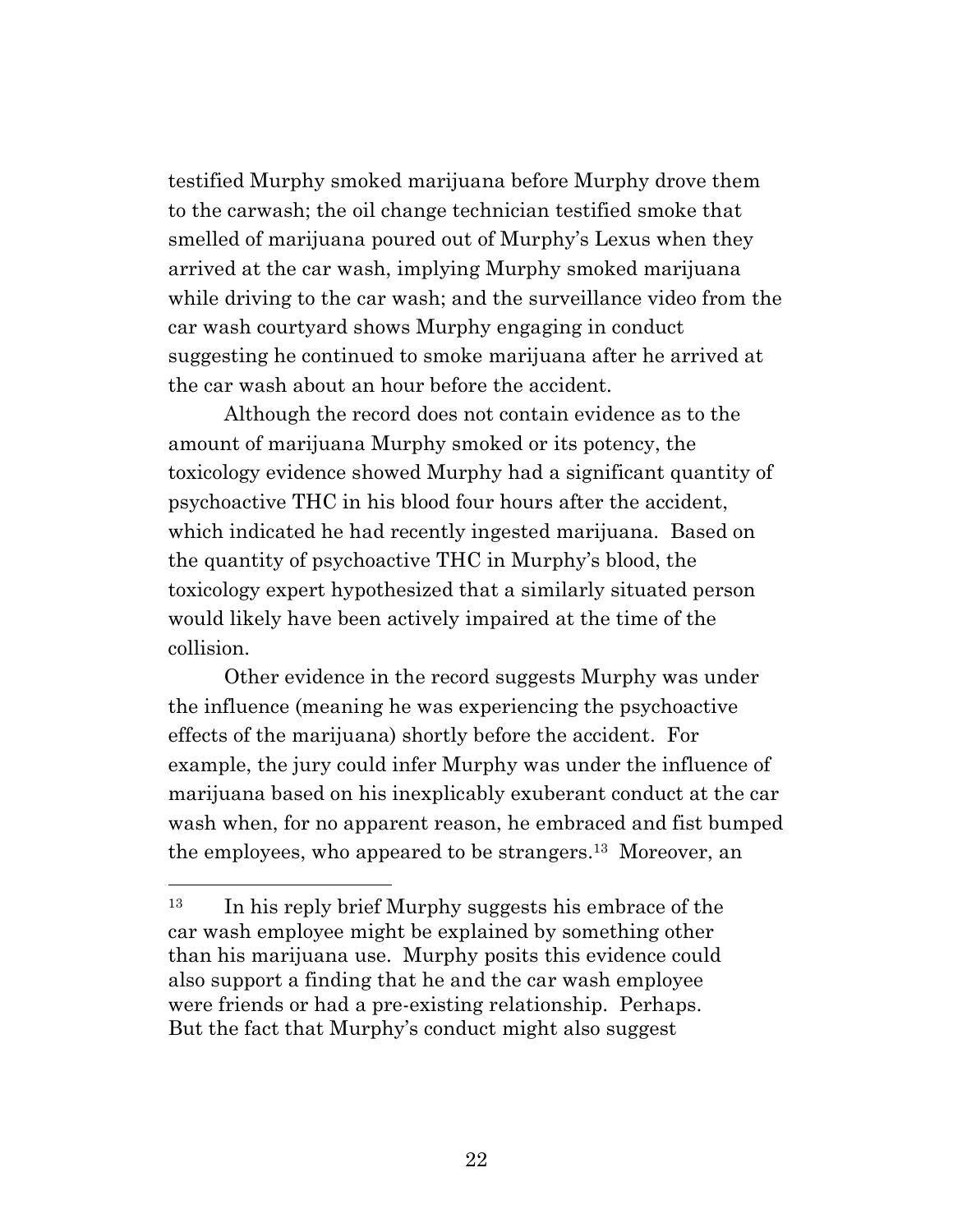eyewitness stated that moments before the accident as he sped through the red light in a residential area traveling nearly 90 miles an hour, Murphy was "laughing and having a good time," which implies he was distracted rather than focused on the road.

Furthermore, the circumstances of the crash also demonstrate Murphy was impaired. Murphy was driving at more than twice the posted speed limit at the time of the accident and did not attempt to apply the brakes or honk the horn before colliding with the Subaru. Notwithstanding the length of time Murphy traveled on Avenue J-8 after the traffic light turned yellow and then red, he did not take any measures to prevent the collision. As the toxicology expert testified, excessive speed and delayed reaction are consistent with marijuana impairment.

Second, regarding the *Watson* "pre-drinking intent to drive" factor, the jury could have inferred Murphy smoked marijuana at the car wash knowing he would resume driving when his car's oil change was complete. (See, e.g., *Wolfe, supra*, 20 Cal.App.5th at p. 683 [concluding the jury could have reasonably inferred that before the defendant began drinking, she intended to drive herself home from the bar because she had left her car at the bar earlier in the day].) Moreover, the jury could infer from the evidence of marijuana smoke inside the car when Murphy arrived at the car wash that Murphy smoked marijuana while driving to

something other than being under the influence of marijuana is inconsequential given the applicable standard of review. (See *Covarrubias, supra,* 1 Cal.5th at p. 890 [holding that in reviewing for substantial evidence, reversal of the judgment is not warranted simply because the circumstances might also reasonably be reconciled with a contrary finding].)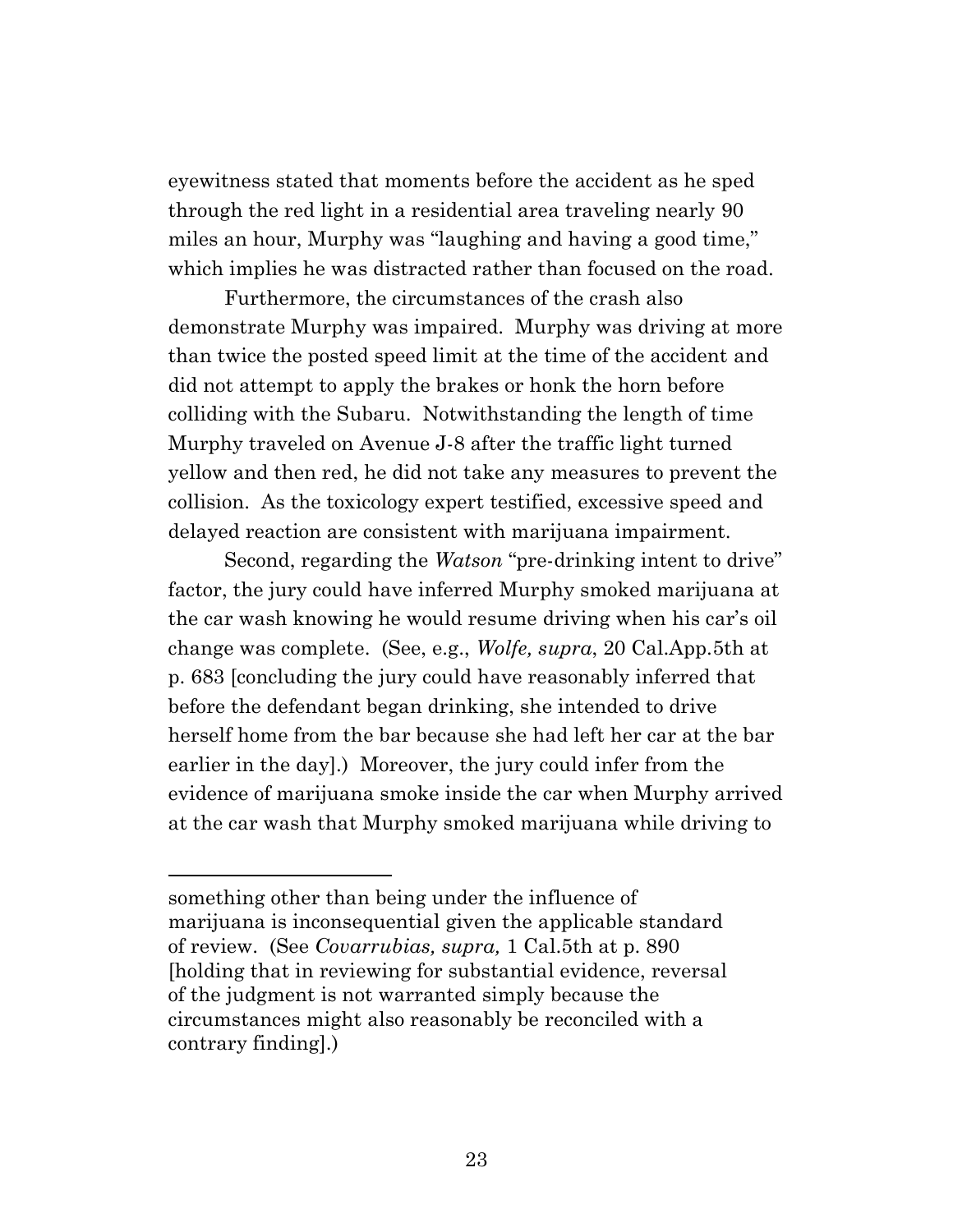the car wash. (See *Autry, supra,* 37 Cal.App.4th at p. 358 [finding a pre-drinking intent to drive based on evidence that throughout the day, defendant drove and drank, including driving to obtain more alcohol and drinking while driving].)

Third, applying the *Watson* factor concerning the dangerousness of a defendant's driving, Murphy's driving was exceedingly reckless before the collision. Eyewitness accounts and physical evidence from the accident scene demonstrate Murphy drove through a red light at a speed of 88.1 miles per hour (more than 48 miles per hour over the applicable speed limit) in a residential neighborhood without braking or honking the car horn. We consider, as the court did in *Moore*, whether Murphy was subjectively aware of the risk, and similarly conclude Murphy was aware—"It takes no leap of logic for the jury to conclude that because anyone would be aware of the risk, [defendant] was aware of the risk." (*Moore, supra,* 187 Cal.App.4th at p. 941.) A reasonable juror could conclude the totality of Murphy's conduct evidenced a conscious disregard of the danger he posed to the lives of others on the roadway.

Finally, regarding the *Watson* factor of a defendant's knowledge of the hazards of driving under the influence, here the prosecution presented substantial evidence Murphy was aware of those dangers. He received multiple warnings about the dangers of driving while under the influence of controlled substances. Instructors at his youth educational program shared personal accounts of the dangers of driving while under the influence of alcohol and drugs. Murphy also signed a driver's license application affirming he had been advised that driving under the influence of alcohol or drugs could lead to a murder charge. Finally, during the accident, in his car, Murphy had a marijuana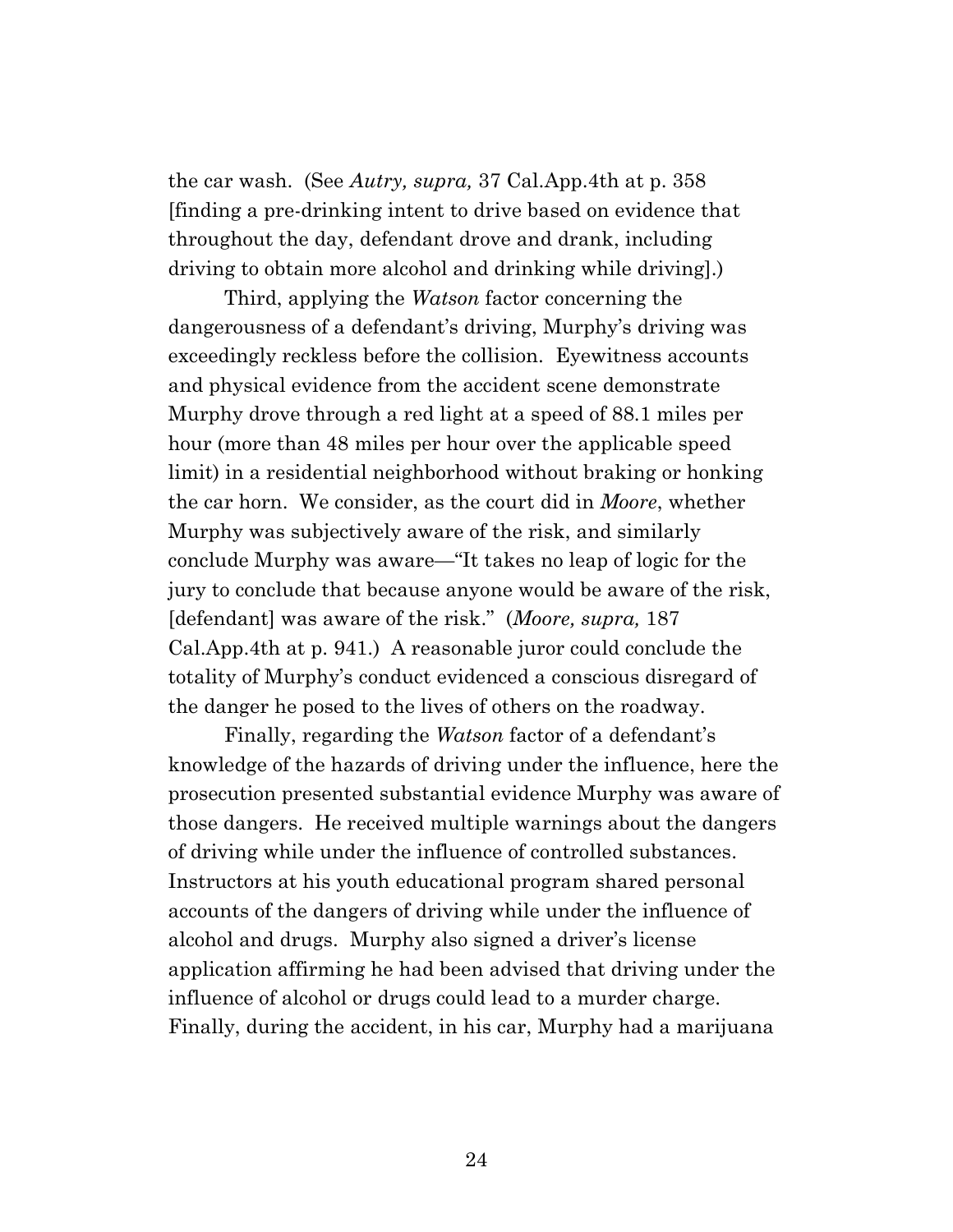container labeled with a specific warning against driving under the influence of marijuana.

In reaching our conclusion, we reject Murphy's argument that the warnings he received through the at-risk youth program, his driver's license application and the marijuana canister label were legally insufficient to prove his subjective awareness of the danger of driving under the influence. Murphy claims the warnings were ineffective because they failed to inform him of how to determine whether he was under the influence of drugs. Murphy offers no legal support for his argument that the warnings were defective. On the contrary, courts have found similar warnings sufficient under *Watson* to prove subjective awareness. (See, e.g., *Wolfe, supra,* 20 Cal.App.5th at p. 683 [admonition in the driver's license application]; *Autry, supra*, 37 Cal.App.4th at pp. 358-359; [attendance in treatment programs addressing the dangers of intoxicated driving]; *Murray, supra,* 225 Cal.App.3d 736, 736. [driver's educational classes].) In addition, given the evidence that Murphy was a chronic marijuana user, the jury could reasonably infer he had sufficient experience with marijuana to know whether he was under the influence, even if he had not attended an educational program on the topic or otherwise received cautions or warnings about the dangers of driving while under the influence of drugs.

On appeal Murphy also argues the expert toxicologist's testimony about impairment proves the evidence supporting his conviction is insufficient. Because the toxicologist testified that a marijuana user might be impaired by marijuana and yet lack the subjective awareness of being under the drug's influence, he concludes the prosecutor was required, but failed, to prove he was subjectively aware of his impairment at the time of the accident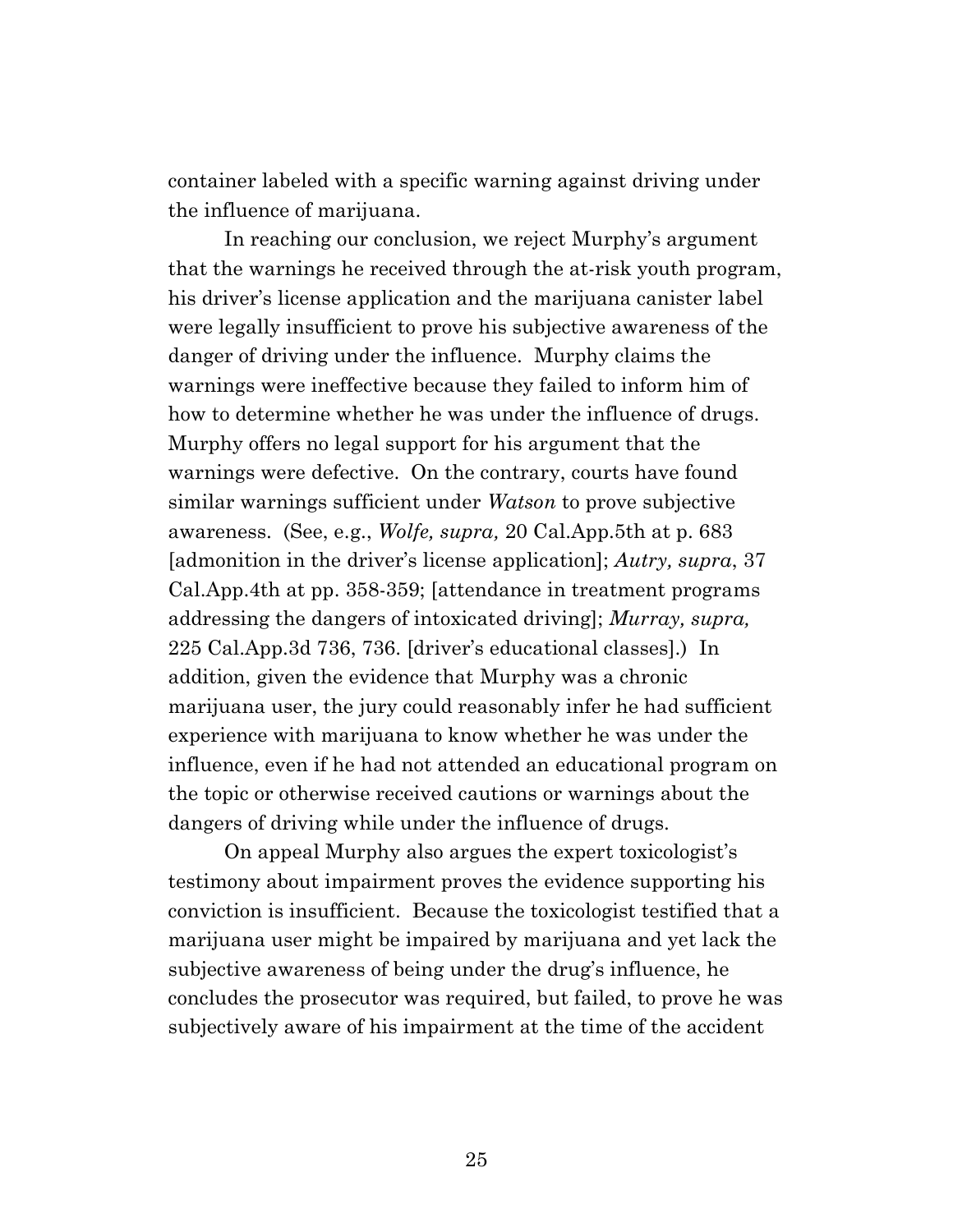or understood how the body metabolized marijuana. This argument is unconvincing and flawed in two respects.

First, Murphy's premise is based on an inaccurate characterization of the toxicologist's testimony regarding the stages of impairment after ingestion of marijuana. The toxicologist testified that most people who smoked marijuana would feel the psychoactive effects about 90 minutes after smoking because by then, the THC would have moved from the bloodstream into the brain. She then explained that hours after smoking, some individuals would still be impaired and yet no longer experience the euphoric effects of marijuana, and thus not realize they were still impaired. The toxicologist did not suggest that someone such as Murphy, who caused a fatal car accident about 90 minutes after smoking marijuana, would be unaware of his impairment. Here, there was sufficient evidence based on the totality of his conduct on the morning of the accident, including how he drove and his behavior at the car wash, for the jury to infer Murphy knew he was impaired.

Second, Murphy's argument improperly collapses the knowledge that a person has before becoming voluntarily impaired (about the potential consequences of the person's actions while intoxicated) with the person's intent after impairment. If a person knows—for example, from prior experience with drugs and alcohol or from warnings the person received—that driving under the influence of such substances is extremely dangerous, then ingesting marijuana, and proceeding to drive, could readily be deemed to establish "conscious disregard" for the lives of others, satisfying the intent element for implied malice. (*Watson, supra*, 30 Cal.3d 290.) The vehicular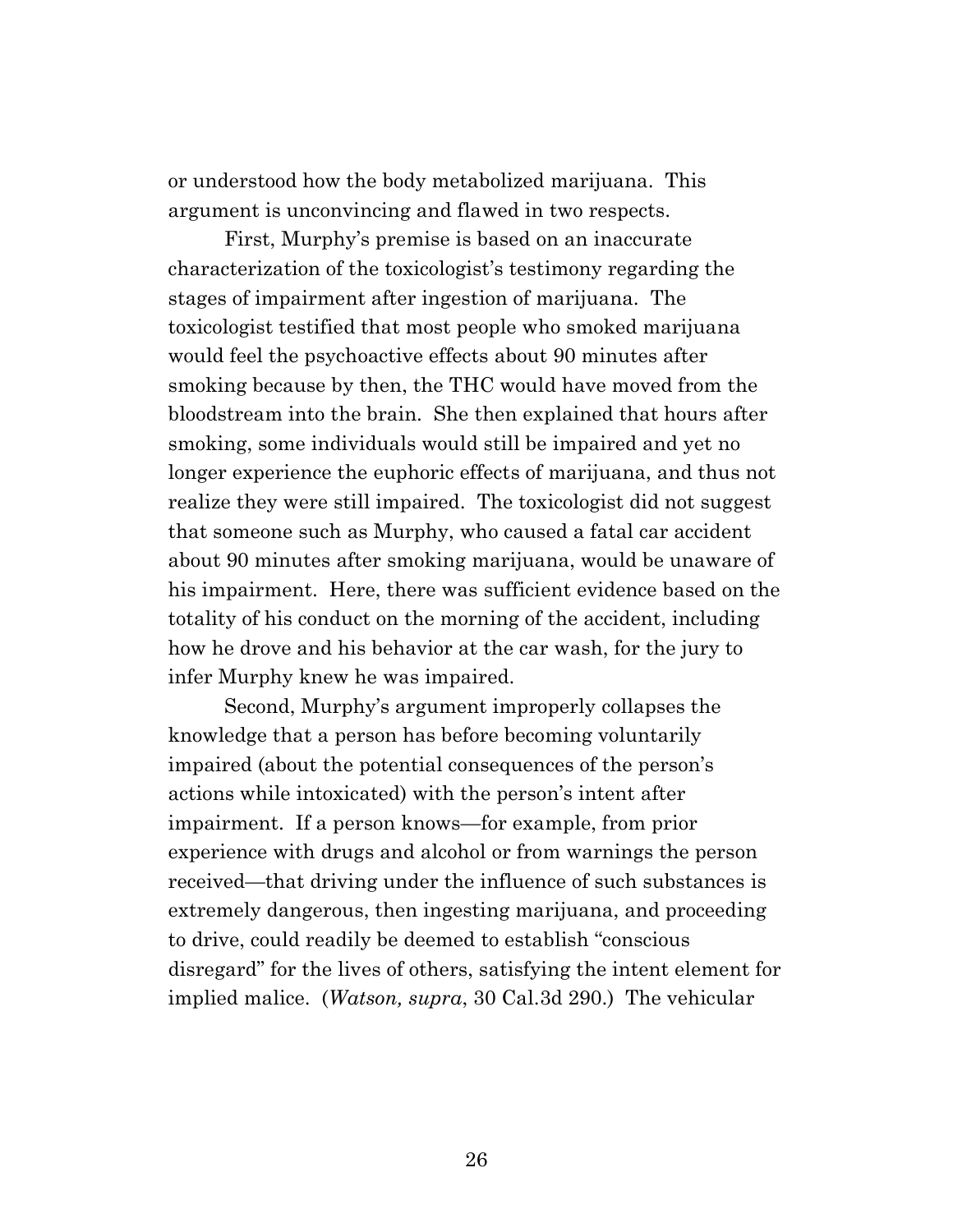manslaughter statutes have codified the reasoning of *Watson.* (See § 191.5, subd. (e).)

Murphy has offered no legal authority that requires prosecutors, in order to secure convictions, to prove defendants possess a subjective awareness of their level of intoxication. This requirement could give rise to the absurd outcome in which defendants may escape liability for implied malice vehicular murder if they establish they were so intoxicated when they were driving and killed someone that they no longer possessed awareness of their impairment. The law contains no such requirement.

Murphy also challenges the evidence related to his speed at the time of the accident. Specifically, he argues the expert opinion and lay eyewitness evidence that he was traveling at more than 88 miles per hour when he ran the red light is insubstantial.

Concerning the accident reconstruction expert's testimony, Murphy contends that the expert's opinion about his rate of acceleration before the accident, as well as his speed at the time of impact, lacked foundation and was conclusory. Murphy complains the expert failed to explain a "speed zone" and did not justify why he believed Murphy began driving at a constant rate of speed when he turned the corner from Roden to Challenger Way.

Murphy's attack on the accident reconstruction expert's opinion fails because it is not a proper challenge to the sufficiency of the evidence. Instead, Murphy's complaints are about the admissibility of the expert opinion—that is, whether the prosecution laid a proper foundation for the opinion and what weight the opinion should have been given. These complaints do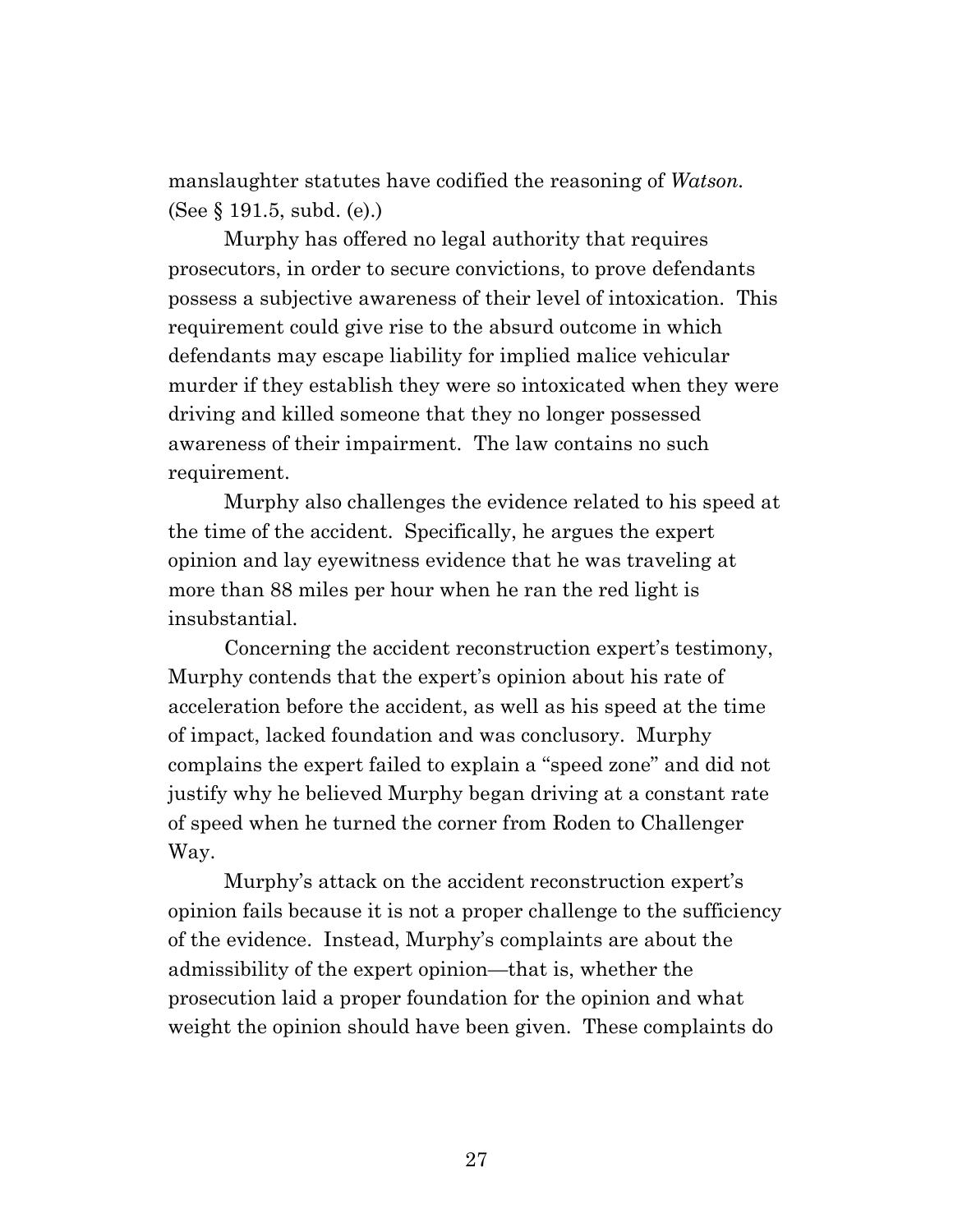not succeed here because Murphy failed to object to the accident reconstruction expert's testimony in the trial court. (See Evid. Code, § 353; accord, *People v. Clark* (2016) 63 Cal.4th 522, 603 ["Defendant's failure to object on this specific [evidentiary] ground below forfeits his claim on appeal"].) Murphy also had the opportunity to cross-examine the accident reconstructive expert and to argue to the jury that they should give the expert's opinion no weight, but he did not do so. Instead, Murphy's trial defense focused exclusively on his claim that he was not the driver of the Lexus at the time of the collision, and thus, the prosecution had charged the wrong person.

Murphy's challenge to the lay witness opinions regarding his speed is equally unavailing. He complains the eyewitness testimony that he was driving at "highway speed" and more than 80 miles an hour was weak and inadmissible because it lacked foundation. But like his challenge to the expert testimony about his speed, the complaint about the eyewitness testimony is misplaced because it relates to the weight and admissibility of evidence—arguments he should have made in the trial court to the judge and jury. In any event, the eyewitness testimony about the speed of Murphy's car was proper. Cases allowing lay opinion testimony uniformly hold that a lay opinion based on a witness's personal observation, including observation about the speed of a vehicle, is admissible. (See *People v. Chapple* (2006) 138 Cal.App.4th 540, 547 [recognizing lay opinion testimony based on the witnesses' perceptions that someone is intoxicated, angry, or driving a motor vehicle at an excessive speed is admissible and an accurate means to convey that information to a jury].)

In sum, Murphy's arguments misapprehend the operation of the sufficiency of the evidence standard on appeal. The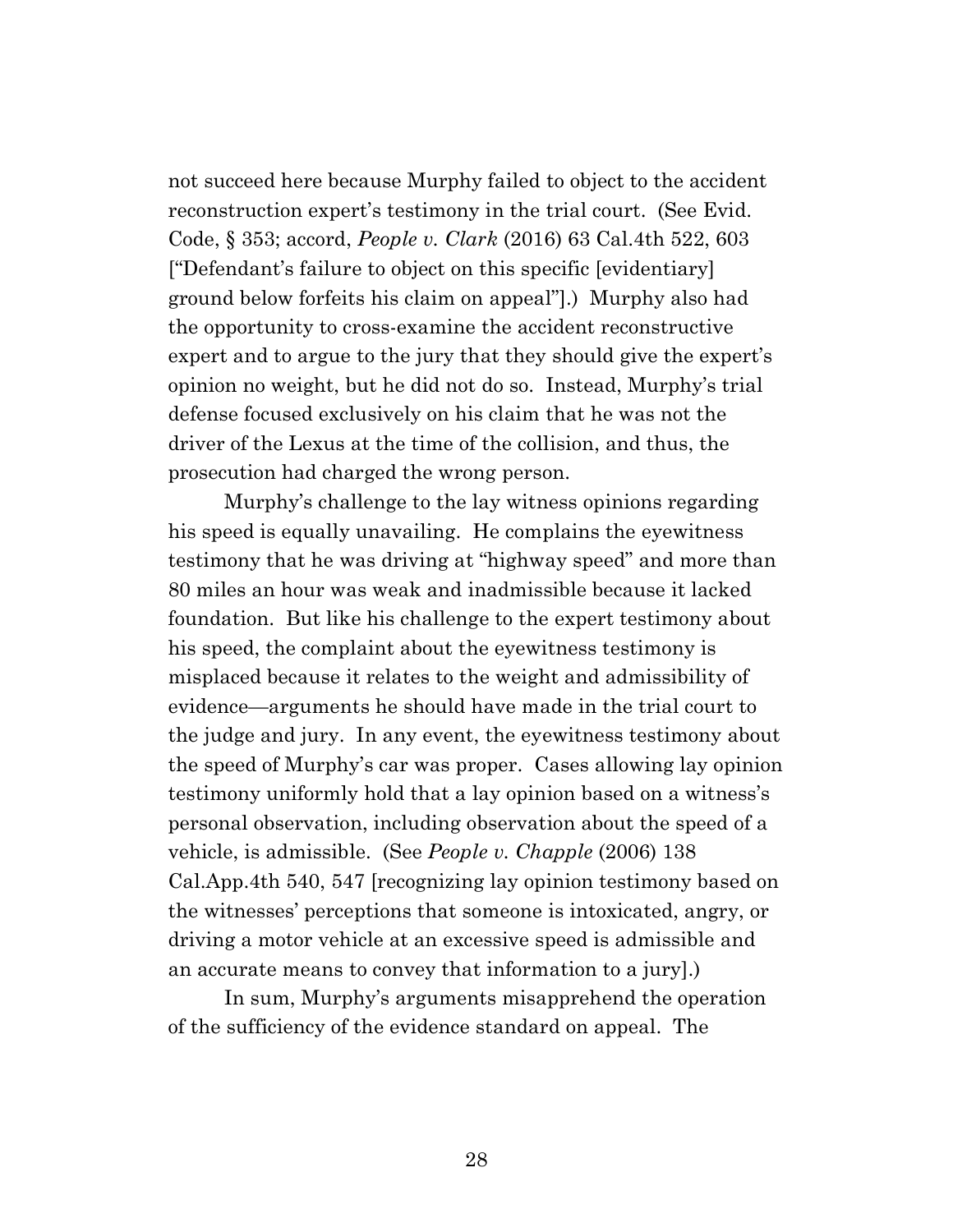questions before us are not what weight the evidence should have been accorded, or whether it could have supported a different verdict. Instead, the question is whether, considering the evidence in the light most favorable to the judgment, the evidence taken as a whole supports the verdicts reached. We conclude it does.

#### *II. The Trial Court Must Correct the Abstract of Judgment*

Murphy argues the abstract of judgment must be corrected because the trial court imposed concurrent sentences of 15 years to life for Murphy's three murder convictions, but the abstract of judgment does not provide that his sentences are to run concurrently. He points out that the first page of the abstract of judgment, box 6, indicates the sentence as "15 years to Life on counts 1, 2, 3," but the table listing the convictions does not state that the sentences are to run concurrently. The Attorney General concedes this point. We agree and direct the trial court to correct the abstract. (See *People v. Amaya* (2015) 239 Cal.App.4th 379, 385 [acknowledging that a court may correct clerical errors in a judgment].)